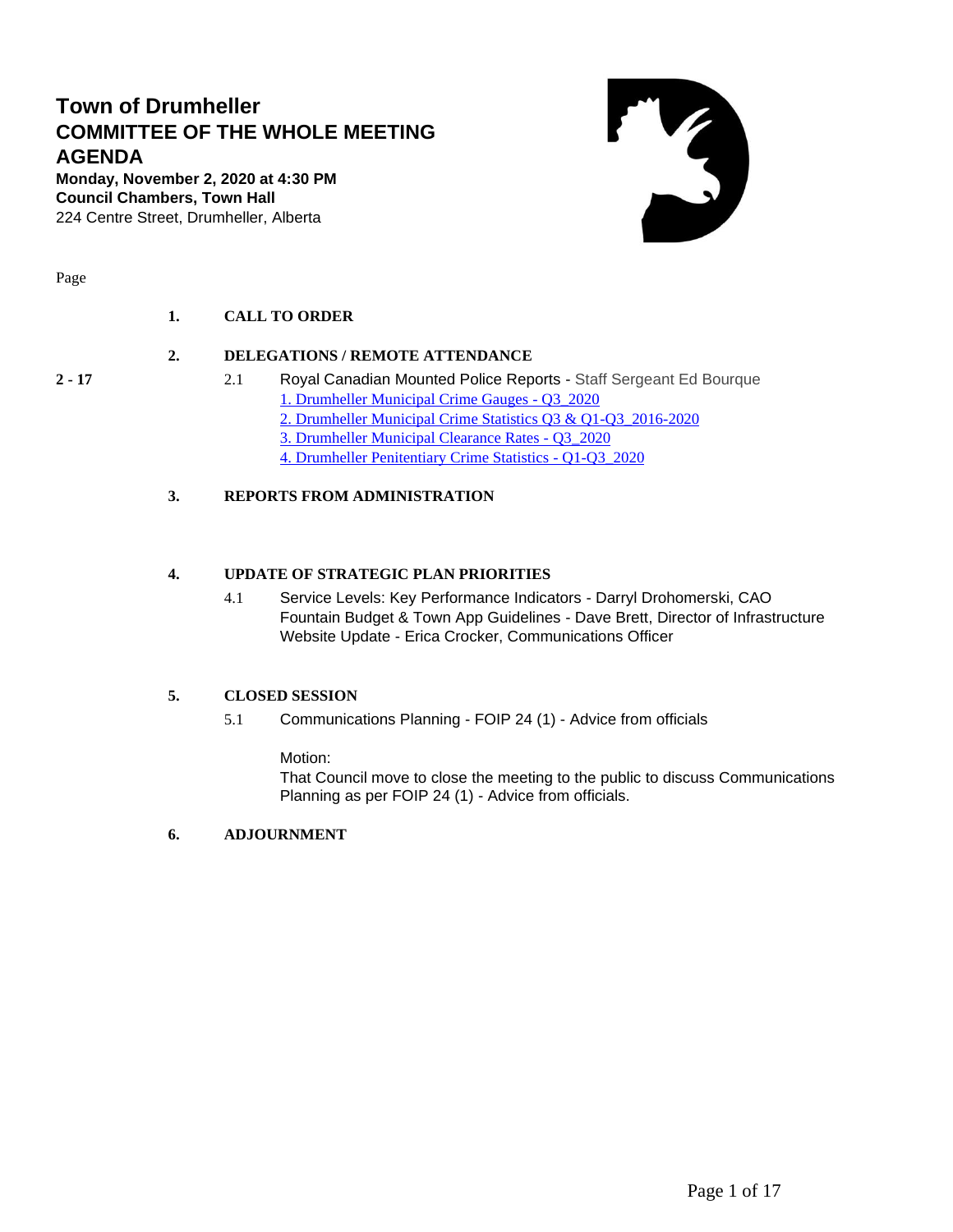<span id="page-1-0"></span>

*Select Property Crime*



**NOTE: If in both 2019 and 2020 a category had fewer than 20 offences, a percent change is not shown. All**  Royal Canadian Mithout a '%' beside them stan care that Haunque Page 2 of 17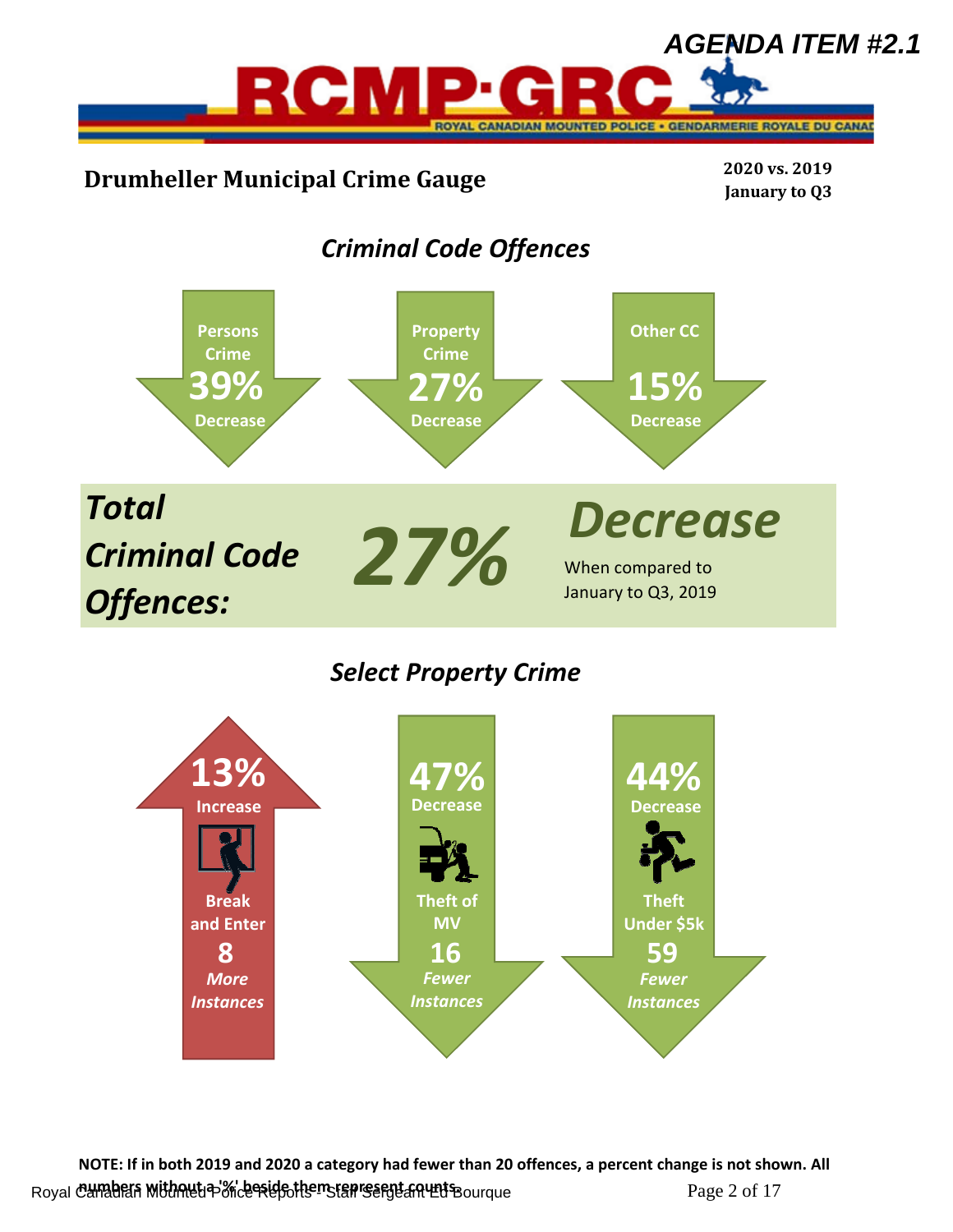# **Drumheller Municipal Detachment**<br>Crime Statistics (Actual) **Details and Crime Statistics (Actual**<br>Q3: 2016 - 2020<br>Q3: 2016 - 2020

<span id="page-2-0"></span>

| October 2, 2020<br>All categories contain "Attempted" and/or "Completed" |                       |                         |                         |                         |                | All categories contain "Attempted" and/or "Completed"<br>October 2 |          |                                     |                          |  |                                      |       |                         |                         |                |                |                         |                         |                         |                    |
|--------------------------------------------------------------------------|-----------------------|-------------------------|-------------------------|-------------------------|----------------|--------------------------------------------------------------------|----------|-------------------------------------|--------------------------|--|--------------------------------------|-------|-------------------------|-------------------------|----------------|----------------|-------------------------|-------------------------|-------------------------|--------------------|
| <b>CATEGORY</b>                                                          | Trend                 | 2016                    | 2017                    | 2018                    | 2019           | 2020                                                               | % Change | % Change<br>2016 - 2020 2019 - 2020 | Avg File +/-<br>per Year |  | <b>CATEGORY</b>                      | Trend | 2016                    | 2017                    | 2018           | 2019           | 2020                    | % Change<br>2016 - 2020 | % Change<br>2019 - 2020 | Avg File<br>per Ye |
| Homicides & Offences Related to Death                                    |                       | $\mathbf{1}$            | $\circ$                 | $\mathbf{1}$            | $\overline{1}$ | $^{\circ}$                                                         | $-100%$  | $-100%$                             | $-0.1$                   |  | Drug Enforcement - Production        |       | $\mathbf 0$             | $\mathbf{1}$            | $\mathbf{0}$   | 0              | $^{\circ}$              | N/A                     | N/A                     | $-0.1$             |
| Robbery                                                                  |                       | $^{\circ}$              | $^{\circ}$              | $\mathbf{0}$            | $^{\circ}$     | $\mathbf{1}$                                                       | N/A      | N/A                                 | 0.2                      |  | Drug Enforcement - Possession        |       | 37                      | $\overline{\mathbf{3}}$ | 10             | 5              | $\mathbf{0}$            | $-100%$                 | $-100%$                 | $-7.2$             |
| Sexual Assaults                                                          |                       | $\mathbf{1}$            | $\overline{7}$          | $\overline{\mathbf{3}}$ | $\Delta$       | 3                                                                  | 200%     | $-25%$                              | 0.1                      |  | Drug Enforcement - Trafficking       |       | $\overline{7}$          | $\circ$                 | $\overline{7}$ | $\overline{a}$ | <sup>1</sup>            | $-86%$                  | $-75%$                  | $-0.8$             |
| Other Sexual Offences                                                    |                       | $\mathbf{1}$            | $\overline{7}$          | $\overline{\mathbf{3}}$ | 5              | $\mathbf{1}$                                                       | 0%       | $-80%$                              | $-0.2$                   |  | Drug Enforcement - Other             |       | $\mathbf{0}$            | $\Omega$                | $\mathbf{0}$   | <sup>1</sup>   | $^{\circ}$              | N/A                     | $-100%$                 | 0.1                |
| Assault                                                                  |                       | 34                      | 37                      | 35                      | 32             | 19                                                                 | $-44%$   | $-41%$                              | $-3.5$                   |  | <b>Total Drugs</b>                   |       | 44                      |                         | 17             | 10             | $\mathbf{1}$            | $-98%$                  | $-90%$                  | $-8.0$             |
| Kidnapping/Hostage/Abduction                                             |                       | $\mathbf 0$             | $^{\circ}$              | $^{\circ}$              | $\mathbf{1}$   | $^{\circ}$                                                         | N/A      | $-100%$                             | 0.1                      |  | Cannabis Enforcement                 |       | $\mathbf{0}$            | $\Omega$                | $\mathbf{0}$   | $\overline{2}$ | $^{\circ}$              | N/A                     | $-100%$                 | 0.2                |
| Extortion                                                                |                       | $\Omega$                | $\overline{1}$          | $\mathbf{1}$            | $\mathbf{0}$   | $^{\circ}$                                                         | N/A      | N/A                                 | $-0.1$                   |  | Federal - General                    |       | 11                      | $\overline{2}$          | $\overline{2}$ | $\mathbf{1}$   | $\mathfrak{a}$          | $-64%$                  | 300%                    | $-1.5$             |
| <b>Criminal Harassment</b>                                               |                       | 6                       | $\overline{a}$          | 6                       | $\mathbf{1}$   | $\overline{7}$                                                     | 17%      | 600%                                | $-0.1$                   |  | <b>TOTAL FEDERAL</b>                 |       | 55                      | 6                       | 19             | 13             | 5                       | $-91%$                  | $-62%$                  | $-9.3$             |
| <b>Uttering Threats</b>                                                  |                       | 14                      | 12                      | 10                      | 12             | 14                                                                 | 0%       | 17%                                 | 0.0                      |  | Liquor Act                           |       | 6                       | $\overline{z}$          | $\mathbf{1}$   | 1              | $\overline{7}$          | 17%                     | 600%                    | $-0.4$             |
| <b><i>FOTAL PERSONS</i></b>                                              |                       | 57                      | 68                      | 59                      | 56             | 45                                                                 | $-21%$   | $-20%$                              | $-3.6$                   |  | Cannabis Act                         |       | $\mathbf{0}$            | $^{\circ}$              | $\mathbf{0}$   | <sup>1</sup>   | $^{\circ}$              | N/A                     | $-100%$                 | 0.1                |
| Break & Enter                                                            |                       | 9                       | 15                      | 39                      | 19             | 20                                                                 | 122%     | 5%                                  | 2.6                      |  | Mental Health Act                    |       | 24                      | 27                      | 27             | 22             | 25                      | 4%                      | 14%                     | $-0.3$             |
| Theft of Motor Vehicle                                                   |                       | 8                       | 6                       | 22                      | 10             | $\overline{4}$                                                     | $-50%$   | $-60%$                              | $-0.4$                   |  | <b>Other Provincial Stats</b>        |       | 47                      | 63                      | 82             | 72             | 54                      | 15%                     | $-25%$                  | 2.3                |
| Theft Over \$5,000                                                       |                       | 4                       | $\overline{\mathbf{3}}$ | $\overline{2}$          | $\overline{2}$ | $\mathbf{1}$                                                       | $-75%$   | $-50%$                              | $-0.7$                   |  | <b>Total Provincial Stats</b>        |       | 77                      | 97                      | 110            | 96             | 86                      | 12%                     | $-10%$                  | 1.7                |
| Theft Under \$5,000                                                      |                       | 55                      | 37                      | 86                      | 54             | 25                                                                 | $-55%$   | $-54%$                              | $-4.3$                   |  | Municipal By-laws Traffic            |       | $\overline{2}$          | $\mathbf{1}$            | $^{\circ}$     | <sup>1</sup>   | $^{\circ}$              | $-100%$                 | $-100%$                 | $-0.4$             |
| Possn Stn Goods                                                          |                       | $\overline{2}$          | $\overline{\mathbf{3}}$ | 17                      | $\overline{a}$ | $\overline{7}$                                                     | 250%     | 75%                                 | 1.1                      |  | Municipal By-laws                    |       | 34                      | 21                      | 28             | 13             | 19                      | $-44%$                  | 46%                     | $-3.8$             |
| Fraud                                                                    |                       | 31                      | 13                      | 24                      | 17             | 15                                                                 | $-52%$   | $-12%$                              | $-2.8$                   |  | <b>Total Municipal</b>               |       | 36                      | 22                      | 28             | $14$           | 19                      | $-47%$                  | 36%                     | $-4.2$             |
| Arson                                                                    |                       | $\overline{\mathbf{3}}$ | $^{\circ}$              | $\Omega$                | $^{\circ}$     | $^{\circ}$                                                         | $-100%$  | N/A                                 | $-0.6$                   |  | Fatals                               |       | $\mathbf{0}$            | $\Omega$                | $^{\circ}$     | $^{\circ}$     | $\Omega$                | N/A                     | N/A                     | 0.0                |
| Mischief To Property                                                     | $\tilde{\phantom{a}}$ | 42                      | 29                      | 49                      | 43             | 20                                                                 | $-52%$   | $-53%$                              | $-3.0$                   |  | Injury MVC                           |       | $\Delta$                | $\mathcal{L}$           | $\mathbf{0}$   | $^{\circ}$     | $\overline{2}$          | $-50%$                  | N/A                     | $-0.6$             |
| <b>FOTAL PROPERTY</b>                                                    |                       | 154                     | 106                     | 239                     | 149            | 92                                                                 | $-40%$   | $-38%$                              | $-8.1$                   |  | Property Damage MVC (Reportable)     |       | 32                      | 49                      | 44             | 44             | 16                      | $-50%$                  | $-64%$                  | $-3.7$             |
| Offensive Weapons                                                        |                       | $\mathbf{R}$            | $\mathbf{1}$            | 5                       | $\mathbf{1}$   | $\overline{7}$                                                     | $-13%$   | 600%                                | $-0.2$                   |  | Property Damage MVC (Non Reportable) |       | 10                      | $\mathbf{Q}$            | $\mathbf{3}$   | 8              | $\overline{\mathbf{3}}$ | $-70%$                  | $-63%$                  | $-1.5$             |
| Disturbing the peace                                                     |                       | 17                      | 23                      | 21                      | 22             | 9                                                                  | $-47%$   | $-59%$                              | $-1.7$                   |  | <b>TOTAL MVC</b>                     |       | 46                      | 60                      | 47             | 52             | 21                      | $-54%$                  | $-60%$                  | $-5.8$             |
| Fail to Comply & Breaches                                                |                       | 9                       | 10                      | 25                      | 15             | 10                                                                 | 11%      | $-33%$                              | 0.7                      |  | <b>Provincial Traffic</b>            |       | 506                     | 474                     | 432            | 378            | 515                     | 2%                      | 36%                     | $-7.8$             |
| OTHER CRIMINAL CODE                                                      |                       | $\overline{9}$          | 10                      | 15                      | 8              | 8                                                                  | $-11%$   | 0%                                  | $-0.4$                   |  | <b>Other Traffic</b>                 |       | $\overline{\mathbf{3}}$ | $\overline{2}$          | $\mathbf{1}$   | $\mathbf{1}$   | $\mathbf{0}$            | $-100%$                 | $-100%$                 | $-0.7$             |
| TOTAL OTHER CRIMINAL CODE                                                |                       | 43                      | 44                      | 66                      | 46             | 34                                                                 | $-21%$   | $-26%$                              | $-1.6$                   |  | <b>Criminal Code Traffic</b>         |       | 13                      | 15                      | 19             | 19             | 13                      | 0%                      | $-32%$                  | 0.4                |
| TOTAL CRIMINAL CODE                                                      | ∽                     | 254                     | 218                     | 364                     | 251            | 171                                                                | $-33%$   | $-32%$                              | $-13.3$                  |  | <b>Common Police Activities</b>      |       |                         |                         |                |                |                         |                         |                         |                    |
|                                                                          |                       |                         |                         |                         |                |                                                                    |          |                                     |                          |  |                                      |       |                         |                         |                |                |                         |                         |                         |                    |

### **Drumheller Municipal Detachment Drumheller Municipal Detachment Crime Statistics (Actual) Crime Statistics (Actual)**

| October 2, 2020          | All categories contain "Attempted" and/or "Completed" |              |                         |                         |                |                |                         |                         |                         | October 2, 2020          |
|--------------------------|-------------------------------------------------------|--------------|-------------------------|-------------------------|----------------|----------------|-------------------------|-------------------------|-------------------------|--------------------------|
| Avg File +/-<br>per Year | <b>CATEGORY</b>                                       | <b>Trend</b> | 2016                    | 2017                    | 2018           | 2019           | 2020                    | % Change<br>2016 - 2020 | % Change<br>2019 - 2020 | Avg File +/-<br>per Year |
| $-0.1$                   | Drug Enforcement - Production                         |              | $\Omega$                | $\mathbf{1}$            | ó              | $\Omega$       | $\Omega$                | N/A                     | N/A                     | $-0.1$                   |
| 0.2                      | Drug Enforcement - Possession                         |              | 37                      | $\overline{\mathbf{3}}$ | 10             | 5              | $\mathbf 0$             | $-100%$                 | $-100%$                 | $-7.2$                   |
| 0.1                      | Drug Enforcement - Trafficking                        |              | $\overline{7}$          | $\mathbf 0$             | 7              | 4              | $\mathbf 1$             | $-86%$                  | $-75%$                  | $-0.8$                   |
| $-0.2$                   | Drug Enforcement - Other                              |              | 0                       | $\mathbf 0$             | $\mathbf 0$    | $\,$ 1 $\,$    | $\mathbf 0$             | N/A                     | $-100%$                 | 0.1                      |
| $-3.5$                   | <b>Total Drugs</b>                                    |              | 44                      | $\ddot{a}$              | 17             | 10             | $\mathbf{1}$            | $-98%$                  | $-90%$                  | $-8.0$                   |
| 0.1                      | Cannabis Enforcement                                  |              | 0                       | $\mathbf 0$             | 0              | $\overline{2}$ | $^{\circ}$              | N/A                     | $-100%$                 | 0.2                      |
| $-0.1$                   | Federal - General                                     |              | 11                      | $\overline{2}$          | $\overline{2}$ | $\mathbf{1}$   | 4                       | $-64%$                  | 300%                    | $-1.5$                   |
| $-0.1$                   | <b>TOTAL FEDERAL</b>                                  |              | 55                      | 6                       | 19             | 13             | $\overline{\mathbf{5}}$ | $-91%$                  | $-62%$                  | $-9.3$                   |
| 0.0                      | Liquor Act                                            |              | 6                       | $\overline{7}$          | $\mathbf{1}$   | $\mathbf{1}$   | $\overline{7}$          | 17%                     | 600%                    | $-0.4$                   |
| $-3.6$                   | Cannabis Act                                          |              | 0                       | $\mathbf 0$             | 0              | $\,$ 1 $\,$    | 0                       | N/A                     | $-100%$                 | 0.1                      |
| 2.6                      | Mental Health Act                                     |              | 24                      | 27                      | 27             | 22             | 25                      | 4%                      | 14%                     | $-0.3$                   |
| $-0.4$                   | <b>Other Provincial Stats</b>                         |              | 47                      | 63                      | 82             | 72             | 54                      | 15%                     | $-25%$                  | 2.3                      |
| $-0.7$                   | <b>Total Provincial Stats</b>                         |              | 77                      | 97                      | 110            | 96             | 86                      | 12%                     | $-10%$                  | 1.7                      |
| $-4.3$                   | Municipal By-laws Traffic                             |              | $\overline{\mathbf{2}}$ | $\,$ 1 $\,$             | $\mathbf 0$    | $\,$ 1 $\,$    | $\mathbf 0$             | $-100%$                 | $-100%$                 | $-0.4$                   |
| 1.1                      | Municipal By-laws                                     |              | 34                      | 21                      | 28             | 13             | 19                      | $-44%$                  | 46%                     | $-3.8$                   |
| $-2.8$                   | <b>Total Municipal</b>                                |              | 36                      | 22                      | 28             | 14             | 19                      | $-47%$                  | 36%                     | $-4.2$                   |
| $-0.6$                   | Fatals                                                |              | 0                       | $\mathbf 0$             | $\mathbf 0$    | $\mathbf 0$    | $\mathbf{0}$            | N/A                     | N/A                     | 0.0                      |
| $-3.0$                   | Injury MVC                                            |              | 4                       | $\mathbf 2$             | $\mathbf 0$    | $\mathbf 0$    | $\overline{2}$          | $-50%$                  | N/A                     | $-0.6$                   |
| $-8.1$                   | Property Damage MVC (Reportable)                      |              | 32                      | 49                      | 44             | 44             | 16                      | $-50%$                  | $-64%$                  | $-3.7$                   |
| $-0.2$                   | Property Damage MVC (Non Reportable)                  |              | 10                      | $\mathsf g$             | 3              | 8              | 3                       | $-70%$                  | $-63%$                  | $-1.5$                   |
| $-1.7$                   | <b>TOTAL MVC</b>                                      |              | 46                      | 60                      | 47             | 52             | 21                      | $-54%$                  | $-60%$                  | $-5.8$                   |
| 0.7                      | <b>Provincial Traffic</b>                             |              | 506                     | 474                     | 432            | 378            | 515                     | 2%                      | 36%                     | $-7.8$                   |
| $-0.4$                   | <b>Other Traffic</b>                                  |              | $\overline{\mathbf{3}}$ | $\overline{2}$          | $\mathbf{1}$   | $\mathbf{1}$   | $\mathbf{0}$            | $-100%$                 | $-100%$                 | $-0.7$                   |
| $-1.6$                   | <b>Criminal Code Traffic</b>                          |              | 13                      | 15                      | 19             | 19             | 13                      | 0%                      | $-32%$                  | 0.4                      |
| $-13.3$                  | <b>Common Police Activities</b>                       |              |                         |                         |                |                |                         |                         |                         |                          |
|                          | <b>False Alarms</b>                                   |              | 67                      | 61                      | 31             | 28             | 20                      | $-70%$                  | $-29%$                  | $-12.7$                  |
|                          | False/Abandoned 911 Call and 911 Act                  |              | 19                      | 33                      | 43             | 71             | 30                      | 58%                     | $-58%$                  | $6.0\,$                  |
|                          | Suspicious Person/Vehicle/Property                    |              | 82                      | 28                      | 52             | 55             | 46                      | $-44%$                  | $-16%$                  | $-4.5$                   |
|                          | <b>Persons Reported Missing</b>                       |              | 18                      | 12                      | 4              | 8              | 6                       | $-67%$                  | $-25%$                  | $-2.8$                   |
|                          | Search Warrants                                       |              | $\mathbf{0}$            | $\mathbf{0}$            | $\mathbf{0}$   | $\mathbf{0}$   | $\mathbf{0}$            | N/A                     | N/A                     | 0.0                      |
|                          | Spousal Abuse - Survey Code (Reported)                |              | 37                      | 32                      | 28             | 37             | 27                      | $-27%$                  | $-27%$                  | $-1.5$                   |
|                          | Form 10 (MHA) (Reported)                              |              | $\mathbf{0}$            | $\mathbf{0}$            | $\mathbf{0}$   | $\mathbf{0}$   | $\mathbf{0}$            | N/A                     | N/A                     | 0.0                      |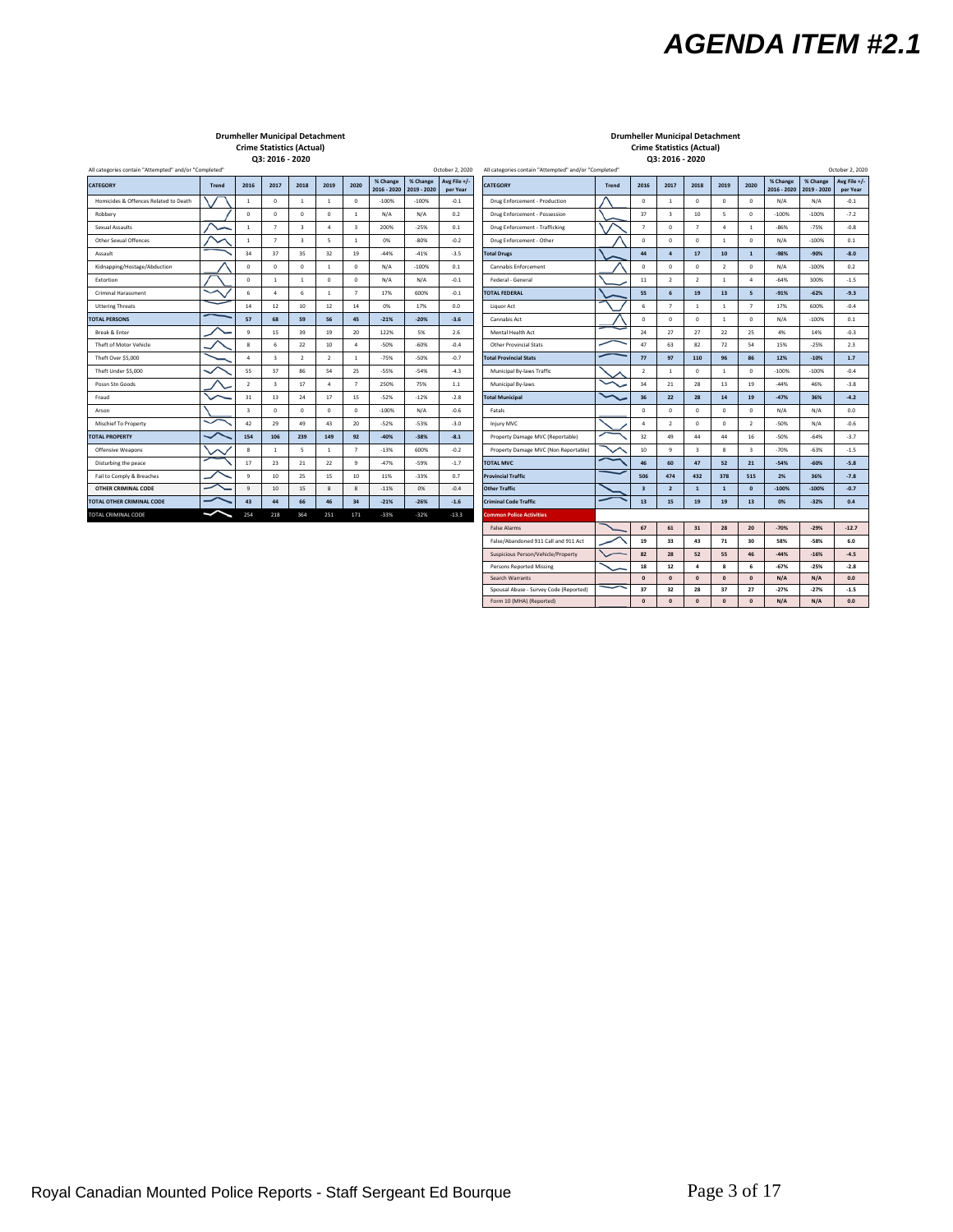### **Drumheller Municipal Detachment Crime Statistics (Actual) January to March: 2016 ‐ 2020**

All categories contain "Attempted" and/or "Completed" April 7, 2020

| <b>CATEGORY</b>                       | <b>Trend</b> | 2016           | 2017           | 2018           | 2019         | 2020           | % Change<br>2016 - 2020 | % Change<br>2019 - 2020 | .թ. = -<br>Avg File $+/-$<br>per Year |
|---------------------------------------|--------------|----------------|----------------|----------------|--------------|----------------|-------------------------|-------------------------|---------------------------------------|
| Homicides & Offences Related to Death |              | $\mathbf{1}$   | 0              | 0              | 0            | 0              | $-100%$                 | N/A                     | $-0.2$                                |
| Robbery                               |              | 0              | $\overline{2}$ | $\overline{2}$ | 0            | 0              | N/A                     | N/A                     | $-0.2$                                |
| <b>Sexual Assaults</b>                |              | 6              | $\mathbf{1}$   | $\mathbf{1}$   | 5            | 0              | $-100%$                 | $-100%$                 | $-0.8$                                |
| <b>Other Sexual Offences</b>          |              | $\mathbf{1}$   | $\mathsf 0$    | 0              | 0            | 0              | $-100%$                 | N/A                     | $-0.2$                                |
| Assault                               |              | 29             | 21             | 26             | 33           | 11             | $-62%$                  | $-67%$                  | $-2.4$                                |
| Kidnapping/Hostage/Abduction          |              | $\mathbf{1}$   | 0              | 0              | 0            | 0              | $-100%$                 | N/A                     | $-0.2$                                |
| Extortion                             |              | 0              | $\pmb{0}$      | $\mathbf{1}$   | 0            | 0              | N/A                     | N/A                     | 0.0                                   |
| <b>Criminal Harassment</b>            |              | 4              | 5              | 8              | 6            | $\overline{2}$ | $-50%$                  | $-67%$                  | $-0.3$                                |
| <b>Uttering Threats</b>               |              | 18             | 8              | 5              | 5            | $\overline{7}$ | $-61%$                  | 40%                     | $-2.5$                                |
| <b>TOTAL PERSONS</b>                  |              | 60             | 37             | 43             | 49           | 20             | $-67%$                  | $-59%$                  | $-6.8$                                |
| Break & Enter                         |              | 9              | 14             | 20             | 27           | 34             | 278%                    | 26%                     | 6.3                                   |
| Theft of Motor Vehicle                |              | 6              | 3              | 16             | 16           | 9              | 50%                     | $-44%$                  | 1.9                                   |
| Theft Over \$5,000                    |              | $\mathbf{1}$   | $\overline{2}$ | 5              | 3            | $\mathbf{1}$   | 0%                      | $-67%$                  | 0.1                                   |
| Theft Under \$5,000                   |              | 22             | 49             | 43             | 42           | 26             | 18%                     | $-38%$                  | 0.1                                   |
| Possn Stn Goods                       |              | $\overline{2}$ | 6              | $\overline{2}$ | 13           | 12             | 500%                    | -8%                     | 2.7                                   |
| Fraud                                 |              | 26             | 13             | 14             | 17           | 15             | $-42%$                  | $-12%$                  | $-1.8$                                |
| Arson                                 |              | $\mathbf{1}$   | $\mathbf{1}$   | 0              | 0            | 0              | $-100%$                 | N/A                     | $-0.3$                                |
| Mischief To Property                  |              | 39             | 23             | 24             | 31           | 14             | $-64%$                  | $-55%$                  | $-4.2$                                |
| <b>TOTAL PROPERTY</b>                 |              | 106            | 111            | 124            | 149          | 111            | 5%                      | $-26%$                  | 4.8                                   |
| Offensive Weapons                     |              | 18             | 3              | $\overline{2}$ | $\mathbf{1}$ | $\overline{2}$ | $-89%$                  | 100%                    | $-3.4$                                |
| Disturbing the peace                  |              | 16             | 9              | 13             | 11           | 5              | $-69%$                  | $-55%$                  | $-2.0$                                |
| Fail to Comply & Breaches             |              | 12             | 10             | 8              | 16           | 21             | 75%                     | 31%                     | 2.4                                   |
| <b>OTHER CRIMINAL CODE</b>            |              | 8              | 3              | 10             | 11           | $\overline{7}$ | $-13%$                  | $-36%$                  | 0.6                                   |
| TOTAL OTHER CRIMINAL CODE             |              | 54             | 25             | 33             | 39           | 35             | $-35%$                  | $-10%$                  | $-2.4$                                |
| TOTAL CRIMINAL CODE                   |              | 220            | 173            | 200            | 237          | 166            | $-25%$                  | $-30%$                  | $-4.4$                                |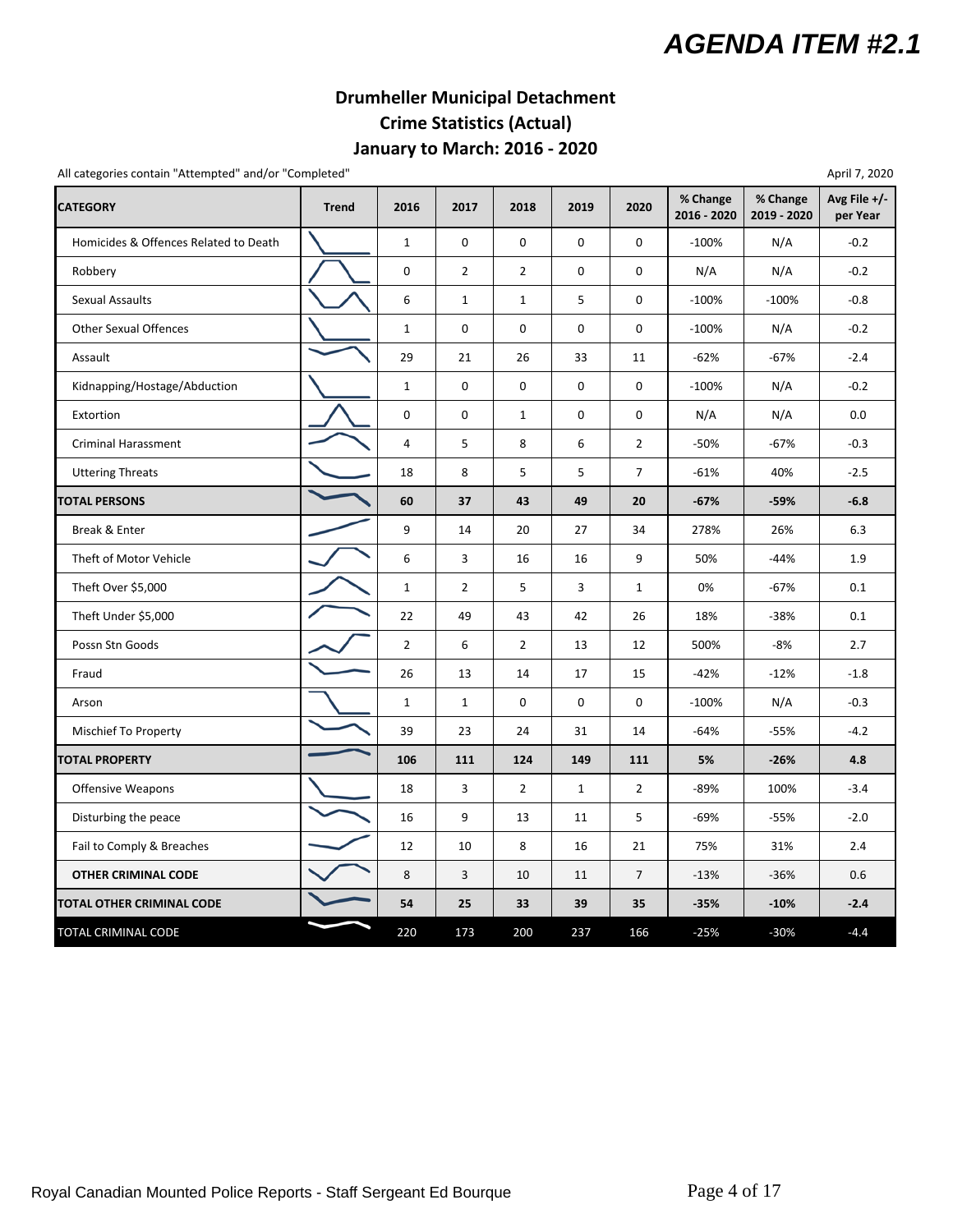### **January to March: 2016 ‐ 2020 Drumheller Municipal Detachment Crime Statistics (Actual)**

All categories contain "Attempted" and/or "Completed" April 7, 2020

| <b>CATEGORY</b>                        | <b>Trend</b> | 2016                     | 2017                     | 2018                     | 2019                     | 2020                    | % Change<br>2016 - 2020  | % Change<br>2019 - 2020  | Avg File +/-<br>per Year |
|----------------------------------------|--------------|--------------------------|--------------------------|--------------------------|--------------------------|-------------------------|--------------------------|--------------------------|--------------------------|
| Drug Enforcement - Production          |              | $\mathbf{1}$             | 0                        | $\mathbf{1}$             | $\mathbf{1}$             | $\mathbf{1}$            | 0%                       | 0%                       | 0.1                      |
| Drug Enforcement - Possession          |              | 10                       | 10                       | 4                        | $\overline{4}$           | 4                       | $-60%$                   | 0%                       | $-1.8$                   |
| Drug Enforcement - Trafficking         |              | 5                        | 3                        | 3                        | 6                        | $\mathbf{1}$            | $-80%$                   | $-83%$                   | $-0.5$                   |
| Drug Enforcement - Other               |              | 0                        | 0                        | 0                        | 0                        | 0                       | N/A                      | N/A                      | 0.0                      |
| <b>Total Drugs</b>                     |              | 16                       | 13                       | 8                        | 11                       | 6                       | -63%                     | $-45%$                   | $-2.2$                   |
| Cannabis Enforcement                   |              | 0                        | 0                        | 0                        | $\overline{2}$           | 0                       | N/A                      | $-100%$                  | 0.2                      |
| Federal - General                      |              | 9                        | 5                        | $\overline{2}$           | $\overline{2}$           | $\mathbf{1}$            | -89%                     | -50%                     | $-1.9$                   |
| <b>TOTAL FEDERAL</b>                   |              | 25                       | 18                       | 10                       | 15                       | $\overline{\mathbf{z}}$ | $-72%$                   | $-53%$                   | $-3.9$                   |
| Liquor Act                             |              | 8                        | 6                        | 6                        | 0                        | $\overline{2}$          | $-75%$                   | N/A                      | $-1.8$                   |
| Cannabis Act                           |              | 0                        | 0                        | $\pmb{0}$                | $\mathbf{1}$             | $\mathbf{1}$            | N/A                      | 0%                       | 0.3                      |
| <b>Mental Health Act</b>               |              | 21                       | 26                       | 17                       | 24                       | 18                      | $-14%$                   | $-25%$                   | $-0.8$                   |
| <b>Other Provincial Stats</b>          |              | 29                       | 31                       | 31                       | 44                       | 28                      | $-3%$                    | $-36%$                   | 1.1                      |
| <b>Total Provincial Stats</b>          |              | 58                       | 63                       | 54                       | 69                       | 49                      | $-16%$                   | $-29%$                   | $-1.2$                   |
| Municipal By-laws Traffic              |              | $\overline{2}$           | 0                        | 0                        | $\mathbf{1}$             | 0                       | $-100%$                  | $-100%$                  | $-0.3$                   |
| <b>Municipal By-laws</b>               |              | 17                       | 4                        | $\overline{7}$           | 9                        | $\overline{2}$          | $-88%$                   | $-78%$                   | $-2.5$                   |
| <b>Total Municipal</b>                 |              | 19                       | 4                        | $\overline{7}$           | 10                       | $\overline{2}$          | -89%                     | $-80%$                   | $-2.8$                   |
| Fatals                                 |              | 0                        | 0                        | 0                        | 0                        | $\mathbf{1}$            | N/A                      | N/A                      | 0.2                      |
| Injury MVC                             |              | 0                        | $\mathbf{1}$             | 0                        | $\mathbf 0$              | 0                       | N/A                      | N/A                      | $-0.1$                   |
| Property Damage MVC (Reportable)       |              | 38                       | 37                       | 44                       | 27                       | 23                      | -39%                     | $-15%$                   | $-4.0$                   |
| Property Damage MVC (Non Reportable)   |              | 4                        | 5                        | 3                        | 5                        | 4                       | 0%                       | $-20%$                   | 0.0                      |
| <b>TOTAL MVC</b>                       |              | 42                       | 43                       | 47                       | 32                       | 28                      | $-33%$                   | $-13%$                   | $-3.9$                   |
| <b>Provincial Traffic</b>              |              | 312                      | 467                      | 269                      | 256                      | 169                     | -46%                     | $-34%$                   | $-49.7$                  |
| <b>Other Traffic</b>                   |              | 6                        | 8                        | 3                        | 5                        | $\mathbf{0}$            | $-100%$                  | $-100%$                  | $-1.5$                   |
| <b>Criminal Code Traffic</b>           |              | 14                       | 16                       | 10                       | $5\phantom{.0}$          | 14                      | 0%                       | 180%                     | $-1.1$                   |
| <b>Common Police Activities</b>        |              |                          |                          |                          |                          |                         |                          |                          |                          |
| <b>False Alarms</b>                    |              | 78                       | 61                       | 43                       | 9                        | 21                      | $-73%$                   | 133%                     | $-16.6$                  |
| False/Abandoned 911 Call and 911 Act   |              | 11                       | 19                       | 27                       | 22                       | 16                      | 45%                      | $-27%$                   | 1.3                      |
| Suspicious Person/Vehicle/Property     |              | 44                       | 32                       | 27                       | 63                       | 50                      | 14%                      | $-21%$                   | 4.3                      |
| <b>Persons Reported Missing</b>        |              | 4                        | 6                        | 8                        | $\mathbf{3}$             | $\mathbf{1}$            | $-75%$                   | $-67%$                   | $-0.9$                   |
| Search Warrants                        |              | 0                        | $\mathbf{1}$             | $\mathbf 0$              | $\mathbf{1}$             | $\mathbf 0$             | N/A                      | $-100%$                  | 0.0                      |
| Spousal Abuse - Survey Code (Reported) |              | 34                       | 20                       | 17                       | 25                       | 4                       | $-88%$                   | -84%                     | $-5.5$                   |
| COVID-19 Files (Reported)              |              | $\overline{\phantom{a}}$ | $\overline{\phantom{a}}$ | $\overline{\phantom{a}}$ | $\overline{\phantom{a}}$ | $\mathbf 0$             | $\overline{\phantom{a}}$ | $\overline{\phantom{a}}$ | $\blacksquare$           |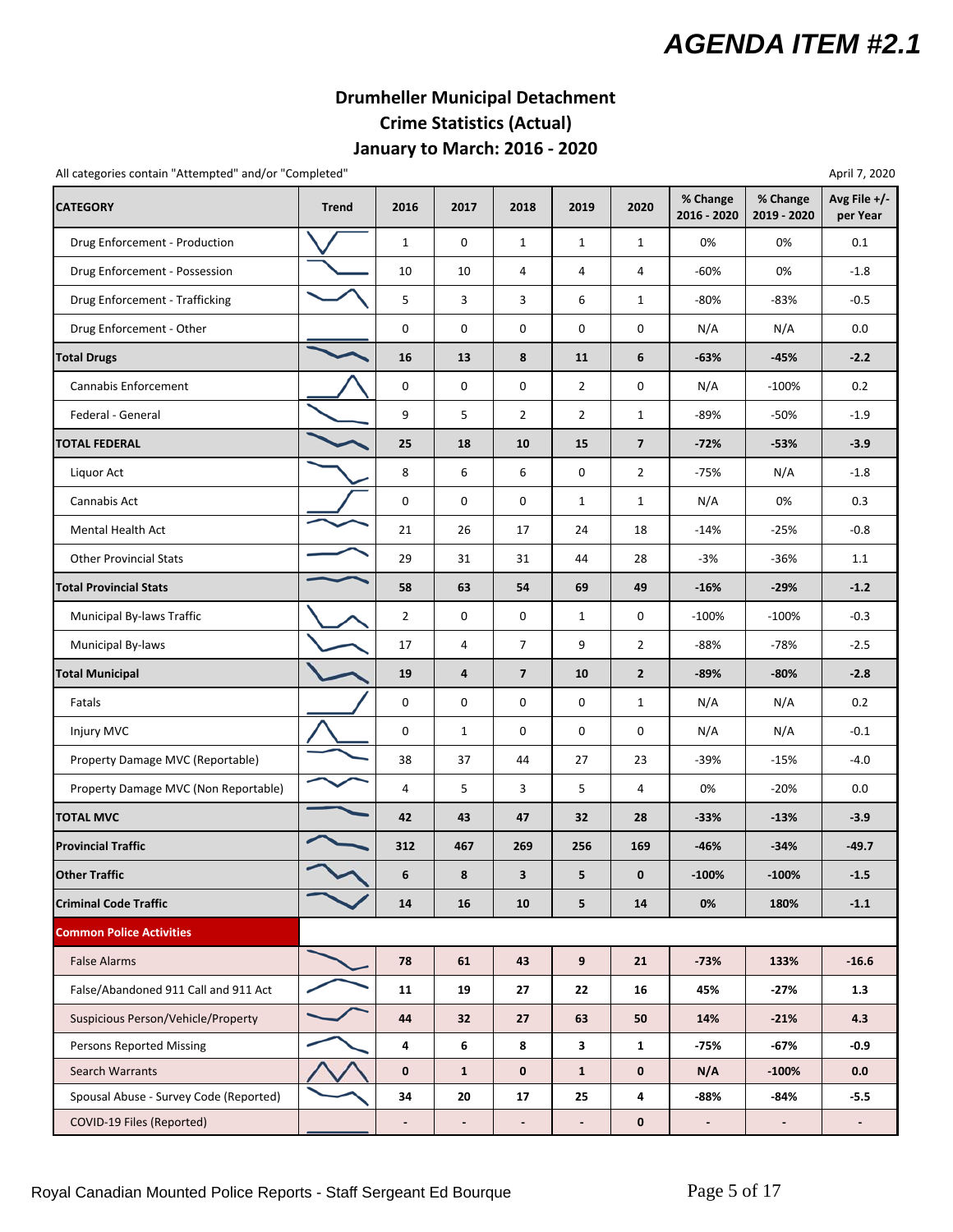#### **Drumheller Municipal Detachment Crime Statistics (Actual) April to June: 2016 ‐ 2020**

| All categories contain "Attempted" and/or "Completed" |              |                |                |                |                |              |         |                         | July 6, 2020               |
|-------------------------------------------------------|--------------|----------------|----------------|----------------|----------------|--------------|---------|-------------------------|----------------------------|
| <b>CATEGORY</b>                                       | <b>Trend</b> | 2016           | 2017           | 2018           | 2019           | 2020         | #REF!   | % Change<br>2019 - 2020 | Avg File $+/-$<br>per Year |
| Homicides & Offences Related to Death                 |              | 0              | 0              | $\mathbf 0$    | $\mathbf 0$    | 0            | N/A     | N/A                     | 0.0                        |
| Robbery                                               |              | $\mathbf{1}$   | $\mathsf 0$    | $\pmb{0}$      | $\overline{2}$ | $\mathbf{1}$ | 0%      | $-50%$                  | 0.2                        |
| Sexual Assaults                                       |              | 3              | 0              | $\mathbf{1}$   | 3              | 0            | $-100%$ | $-100%$                 | $-0.3$                     |
| <b>Other Sexual Offences</b>                          |              | 0              | $\mathbf 0$    | 3              | 4              | $\mathbf{1}$ | N/A     | $-75%$                  | 0.6                        |
| Assault                                               |              | 31             | 14             | 26             | 28             | 23           | $-26%$  | $-18%$                  | $-0.2$                     |
| Kidnapping/Hostage/Abduction                          |              | 0              | $\mathbf 0$    | $\mathsf 0$    | $\overline{2}$ | 0            | N/A     | $-100%$                 | 0.2                        |
| Extortion                                             |              | 0              | 0              | $\mathbf 0$    | 0              | 0            | N/A     | N/A                     | 0.0                        |
| <b>Criminal Harassment</b>                            |              | 5              | $\overline{7}$ | 11             | $\overline{4}$ | $\mathbf{1}$ | $-80%$  | $-75%$                  | $-1.1$                     |
| <b>Uttering Threats</b>                               |              | 17             | $\overline{7}$ | 12             | 6              | 5            | $-71%$  | $-17%$                  | $-2.5$                     |
| <b>TOTAL PERSONS</b>                                  |              | 57             | 28             | 53             | 49             | 31           | $-46%$  | $-37%$                  | $-3.1$                     |
| Break & Enter                                         |              | 13             | 11             | 16             | 18             | 15           | 15%     | $-17%$                  | 1.1                        |
| Theft of Motor Vehicle                                |              | $\overline{4}$ | $\overline{7}$ | 10             | 8              | 3            | $-25%$  | $-63%$                  | $-0.1$                     |
| Theft Over \$5,000                                    |              | $\mathbf{1}$   | $\mathbf 0$    | 12             | 3              | 3            | 200%    | 0%                      | 0.7                        |
| Theft Under \$5,000                                   |              | 43             | 39             | 82             | 39             | 15           | -65%    | $-62%$                  | $-5.6$                     |
| Possn Stn Goods                                       |              | 6              | 3              | 17             | $\overline{7}$ | 8            | 33%     | 14%                     | 0.8                        |
| Fraud                                                 |              | 29             | 22             | 18             | 17             | 14           | $-52%$  | $-18%$                  | $-3.5$                     |
| Arson                                                 |              | 0              | $\mathbf{1}$   | 0              | 0              | 0            | N/A     | N/A                     | $-0.1$                     |
| Mischief To Property                                  |              | 31             | 29             | 40             | 30             | 26           | $-16%$  | $-13%$                  | $-0.9$                     |
| <b>TOTAL PROPERTY</b>                                 |              | 127            | 112            | 195            | 122            | 84           | $-34%$  | $-31%$                  | $-7.6$                     |
| <b>Offensive Weapons</b>                              |              | 17             | $\pmb{0}$      | $\mathbf{1}$   | $\overline{7}$ | 0            | $-100%$ | $-100%$                 | $-2.7$                     |
| Disturbing the peace                                  |              | 18             | 23             | 19             | 17             | 14           | $-22%$  | $-18%$                  | $-1.4$                     |
| Fail to Comply & Breaches                             |              | 10             | 10             | $\overline{2}$ | 9              | 14           | 40%     | 56%                     | 0.7                        |
| <b>OTHER CRIMINAL CODE</b>                            |              | $\overline{7}$ | $\overline{7}$ | 9              | 11             | 10           | 43%     | $-9%$                   | 1.0                        |
| TOTAL OTHER CRIMINAL CODE                             |              | 52             | 40             | 31             | 44             | 38           | $-27%$  | $-14%$                  | $-2.4$                     |
| TOTAL CRIMINAL CODE                                   |              | 236            | 180            | 279            | 215            | 153          | $-35%$  | $-29%$                  | $-13.1$                    |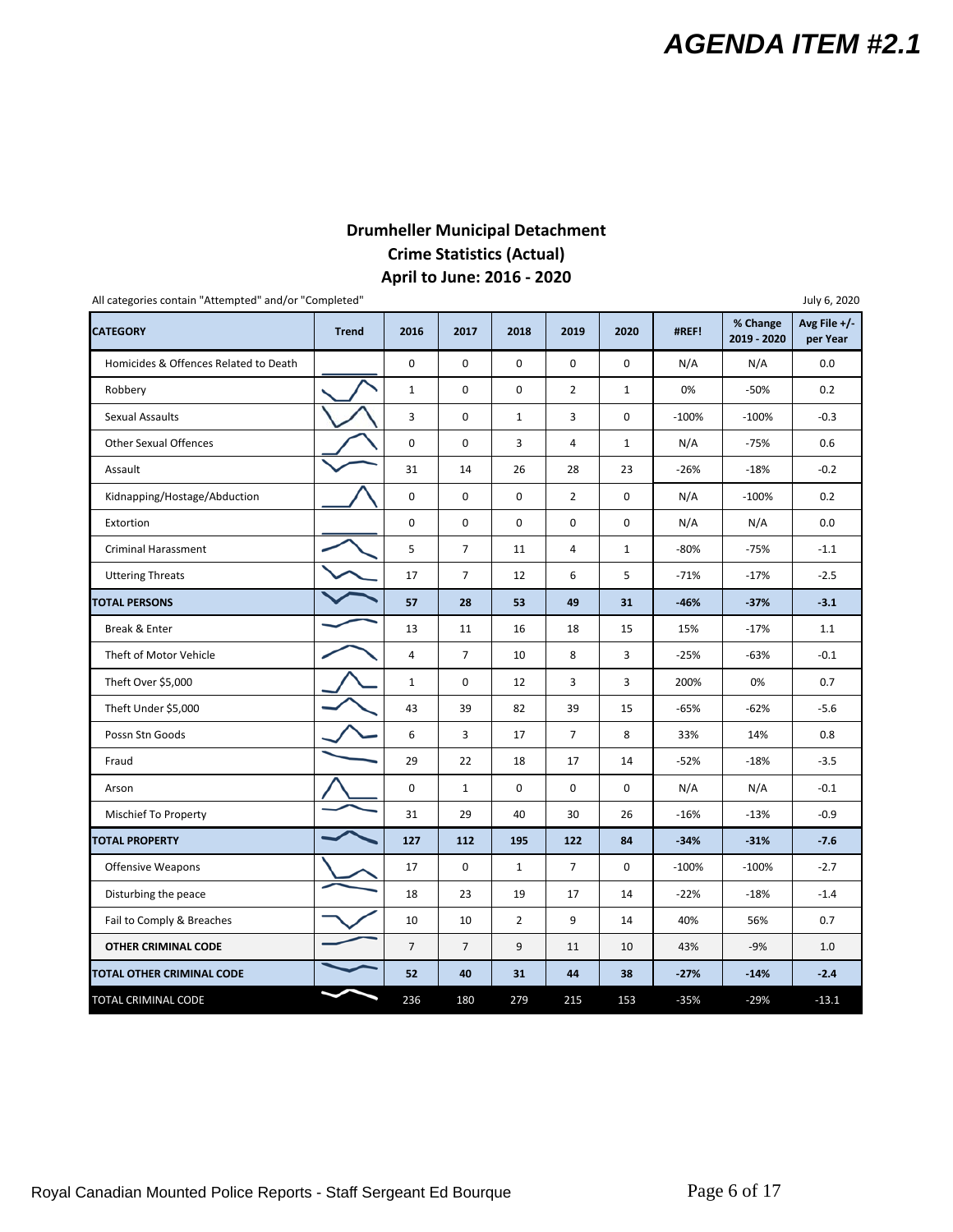#### **Drumheller Municipal Detachment Crime Statistics (Actual) April to June: 2016 ‐ 2020**

All categories contain "Attempted" and/or "Completed" July 6, 2020

**CATEGORY Trend 2016 2017 2018 2019 2020 % Change 2016 ‐ 2020 % Change 2019 ‐ 2020 Avg File +/‐ per Year** Drug Enforcement - Production  $\bigcup$  | 0 | 0 | 1 | 0 | 0 | N/A | N/A | 0.0 Drug Enforcement - Possession ● ● ● ● → 14 4 | 18 | 13 | 9 | → 78% | → 31% | → 5.5 Drug Enforcement ‐ Trafficking 8 4 4 8 3 ‐63% ‐63% ‐0.6 Drug Enforcement ‐ Other 0 0 0 0 1 N/A N/A 0.2 **Total Drugs 49 | 8 | 23 | 21 | 13 | -73% | -38% | -5.9**  Cannabis Enforcement 0 0 0 1 0 N/A ‐100% #REF! Federal General **1990 100% 100% 100% 100% 100% 100% 100% 100% 100% 100% 100% 100% 100% 100% 100% 100% 100% 100% 100% 100% 100% 100% 100% 100% 100% 100% 100% 100% 10 TOTAL FEDERAL 53 10 28 29 13 ‐75% ‐55% ‐6.1** Liquor Act 9 5 8 0 5 ‐44% N/A ‐1.3 Cannabis Act 0 0 0 0 0 N/A N/A 0.0 Mental Health Act 2.2 Other Provincial Stats **1980 Compare 10 12 Compare 144** 46 73 69 33 -25% <sup>-25%</sup> -52% 0.1 **Total Provincial Stats 71 | 76 | 99 | 94 | 67 | -6% | -29% | 1.0** Municipal By‐laws Traffic | | | 2 | 2 | 0 | 0 | 1 | -50% | N/A | -0.4 Municipal By‐laws 19 19 19 19 18 20 23 21% 15% 0.9 **Total Municipal 21 21 18 20 24 14% 20% 0.5** Fatals 0 0 0 0 0 N/A N/A 0.0 Injury MVC 200% | 200% | 200% | 200% | 200% | 200% | 200% | 200% | 200% | 200% | 200% | 200% | 200% | 200% | 2 Property Damage MVC (Reportable) 30 41 30 38 19 -37% -50% -2.5 Property Damage MVC (Non Reportable) **1200 6 6 6 7 8** 0 7 0 100% <sup>1</sup> 100 100 100 111 TOTAL MVC 37 | 48 | 34 | 46 | 22 | -41% | -52% | -3.2 Provincial Traffic 412 339 442 390 348 -16% -11% *-1.*7.7 Other Traffic **CONFIGURE 1 1 CONFIDENT** 1 2 0 **100%** 100% <sup>1</sup> -0.9 Criminal Code Traffic **13 2 2 2 3 14 12 12 - 8%** 14 - 14% 10.3 **Common Police Activities** False Alarms **68 12.13.7 68 12.14 False Alarms 68 12.14 False Alarms 68 12.14 False Alarms 68 12.14 False Alarms** False/Abandoned 911 Call and 911 Act **19 10 10 10 11 11 12 147 12** 18 12 37 1236% <sup>1</sup> 36% <sup>1</sup> 6.3 Suspicious Person/Vehicle/Property **32** 32 29 23 64 47 47% -27% 6.5 Persons Reported Missing **19 8 | 8 | 8 | 8 | 6 | 6 | -33% | 0% | -0.8** Search Warrants **1 / 1 0 0 2 2 0 N/A 1** -100% 0.2 Spousal Abuse - Survey Code (Reported) **25 25 27 27 32 8 -68% -75% -75%** COVID‐19 Files (Reported) **‐ ‐ ‐ ‐0 ‐ ‐ ‐**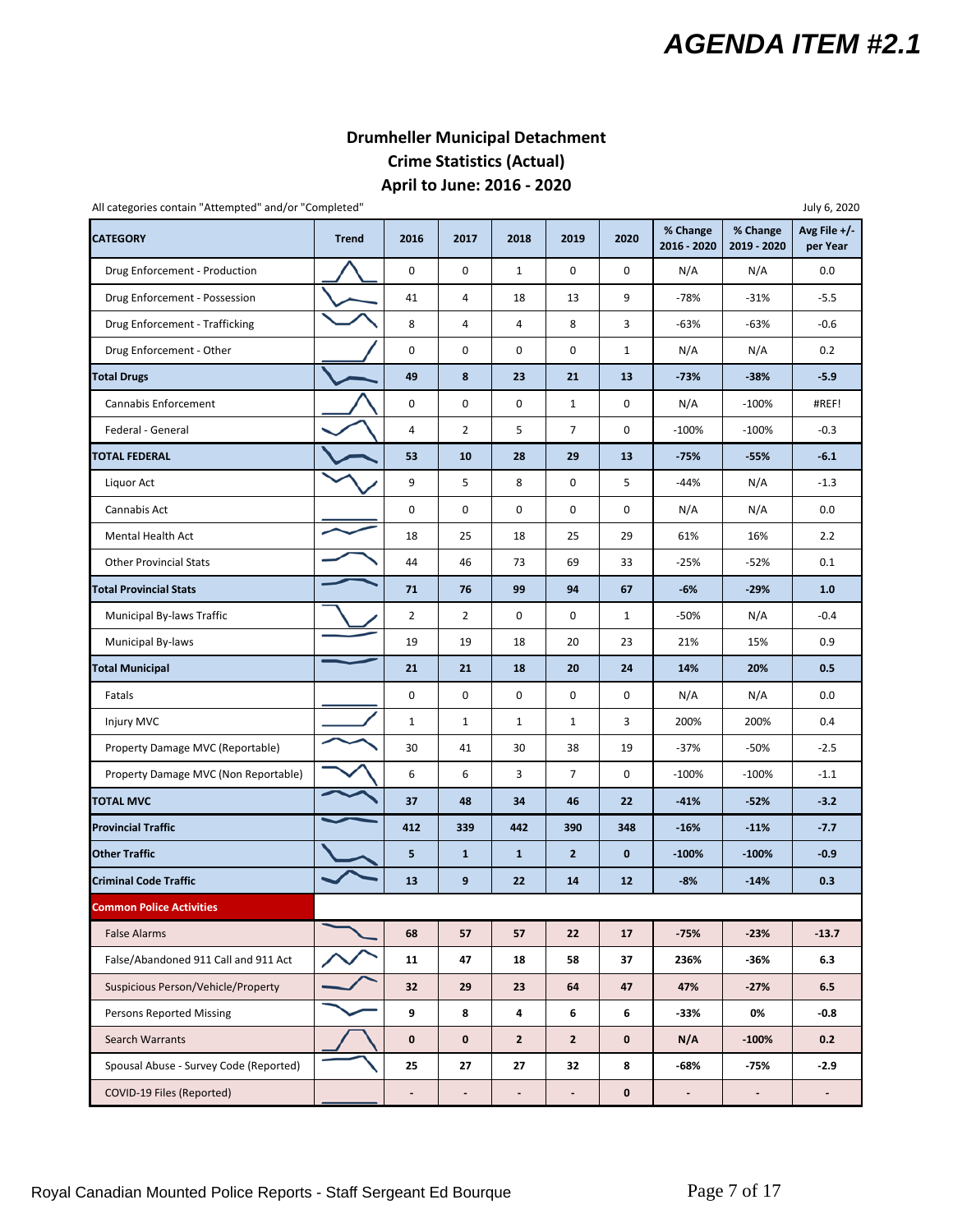#### **Drumheller Municipal Detachment Crime Statistics (Actual) July to September: 2016 ‐ 2020**

| All categories contain "Attempted" and/or "Completed" |              |                |                |                |                |                |                         |                         | October-02-20              |
|-------------------------------------------------------|--------------|----------------|----------------|----------------|----------------|----------------|-------------------------|-------------------------|----------------------------|
| <b>CATEGORY</b>                                       | <b>Trend</b> | 2016           | 2017           | 2018           | 2019           | 2020           | % Change<br>2016 - 2020 | % Change<br>2019 - 2020 | Avg File $+/-$<br>per Year |
| Homicides & Offences Related to Death                 |              | $1\,$          | $\mathbf 0$    | $\mathbf{1}$   | $1\,$          | 0              | $-100%$                 | $-100%$                 | $-0.1$                     |
| Robbery                                               |              | 0              | $\mathbf 0$    | $\mathbf 0$    | $\mathbf 0$    | $\mathbf{1}$   | N/A                     | N/A                     | 0.2                        |
| <b>Sexual Assaults</b>                                |              | $\mathbf{1}$   | $\overline{7}$ | 3              | $\overline{4}$ | 3              | 200%                    | $-25%$                  | 0.1                        |
| <b>Other Sexual Offences</b>                          |              | $\mathbf{1}$   | $\overline{7}$ | 3              | 5              | $\mathbf{1}$   | 0%                      | $-80%$                  | $-0.2$                     |
| Assault                                               |              | 34             | 37             | 35             | 32             | 19             | -44%                    | $-41%$                  | $-3.5$                     |
| Kidnapping/Hostage/Abduction                          |              | $\pmb{0}$      | $\mathbf 0$    | $\pmb{0}$      | $\mathbf{1}$   | 0              | N/A                     | $-100%$                 | 0.1                        |
| Extortion                                             |              | $\pmb{0}$      | $\mathbf{1}$   | $\mathbf 1$    | $\mathbf 0$    | $\mathbf 0$    | N/A                     | N/A                     | $-0.1$                     |
| <b>Criminal Harassment</b>                            |              | 6              | 4              | 6              | $\mathbf{1}$   | $\overline{7}$ | 17%                     | 600%                    | $-0.1$                     |
| <b>Uttering Threats</b>                               |              | 14             | 12             | 10             | 12             | 14             | 0%                      | 17%                     | 0.0                        |
| <b>TOTAL PERSONS</b>                                  |              | 57             | 68             | 59             | 56             | 45             | $-21%$                  | $-20%$                  | $-3.6$                     |
| Break & Enter                                         |              | 9              | 15             | 39             | 19             | 20             | 122%                    | 5%                      | 2.6                        |
| Theft of Motor Vehicle                                |              | 8              | 6              | 22             | 10             | 4              | -50%                    | $-60%$                  | $-0.4$                     |
| Theft Over \$5,000                                    |              | 4              | 3              | $\overline{2}$ | $\overline{2}$ | $\mathbf{1}$   | $-75%$                  | $-50%$                  | $-0.7$                     |
| Theft Under \$5,000                                   |              | 55             | 37             | 86             | 54             | 25             | -55%                    | $-54%$                  | $-4.3$                     |
| Possn Stn Goods                                       |              | $\overline{2}$ | 3              | 17             | $\overline{4}$ | $\overline{7}$ | 250%                    | 75%                     | 1.1                        |
| Fraud                                                 |              | 31             | 13             | 24             | 17             | 15             | $-52%$                  | $-12%$                  | $-2.8$                     |
| Arson                                                 |              | 3              | $\mathbf 0$    | $\pmb{0}$      | 0              | $\mathbf 0$    | $-100%$                 | N/A                     | $-0.6$                     |
| Mischief To Property                                  |              | 42             | 29             | 49             | 43             | 20             | $-52%$                  | $-53%$                  | $-3.0$                     |
| <b>TOTAL PROPERTY</b>                                 |              | 154            | 106            | 239            | 149            | 92             | $-40%$                  | $-38%$                  | $-8.1$                     |
| <b>Offensive Weapons</b>                              |              | 8              | $\mathbf{1}$   | 5              | $\mathbf{1}$   | $\overline{7}$ | $-13%$                  | 600%                    | $-0.2$                     |
| Disturbing the peace                                  |              | 17             | 23             | 21             | 22             | 9              | $-47%$                  | -59%                    | $-1.7$                     |
| Fail to Comply & Breaches                             |              | 9              | 10             | 25             | 15             | 10             | 11%                     | $-33%$                  | 0.7                        |
| <b>OTHER CRIMINAL CODE</b>                            |              | 9              | 10             | 15             | 8              | 8              | $-11%$                  | 0%                      | $-0.4$                     |
| TOTAL OTHER CRIMINAL CODE                             |              | 43             | 44             | 66             | 46             | 34             | $-21%$                  | $-26%$                  | $-1.6$                     |
| TOTAL CRIMINAL CODE                                   |              | 254            | 218            | 364            | 251            | 171            | $-33%$                  | $-32%$                  | $-13.3$                    |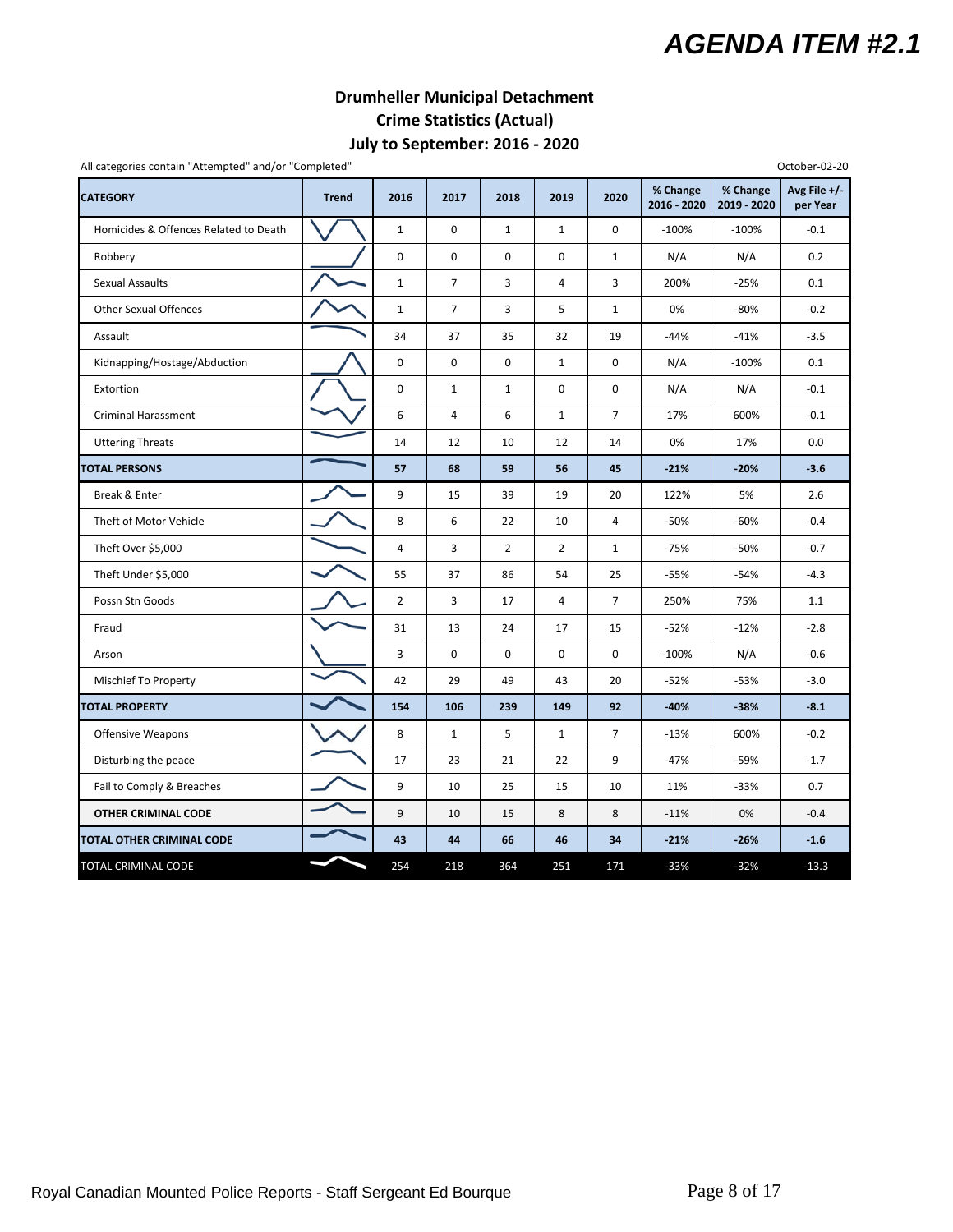#### **Drumheller Municipal Detachment Crime Statistics (Actual) July to September: 2016 ‐ 2020**

| All categories contain "Attempted" and/or "Completed" |              |                |                 |                |                |                |                         |                         | October-02-20            |
|-------------------------------------------------------|--------------|----------------|-----------------|----------------|----------------|----------------|-------------------------|-------------------------|--------------------------|
| <b>CATEGORY</b>                                       | <b>Trend</b> | 2016           | 2017            | 2018           | 2019           | 2020           | % Change<br>2016 - 2020 | % Change<br>2019 - 2020 | Avg File +/-<br>per Year |
| Drug Enforcement - Production                         |              | $\mathbf 0$    | $\mathbf{1}$    | $\mathbf 0$    | 0              | $\mathbf 0$    | N/A                     | N/A                     | $-0.1$                   |
| Drug Enforcement - Possession                         |              | 37             | 3               | 10             | 5              | 0              | $-100%$                 | $-100%$                 | $-7.2$                   |
| Drug Enforcement - Trafficking                        |              | $\overline{7}$ | $\mathbf 0$     | 7              | 4              | $\mathbf{1}$   | -86%                    | $-75%$                  | $-0.8$                   |
| Drug Enforcement - Other                              |              | $\pmb{0}$      | $\pmb{0}$       | 0              | $\mathbf{1}$   | 0              | N/A                     | $-100%$                 | 0.1                      |
| <b>Total Drugs</b>                                    |              | 44             | 4               | 17             | 10             | $\mathbf{1}$   | -98%                    | $-90%$                  | $-8.0$                   |
| Cannabis Enforcement                                  |              | 0              | $\mathbf 0$     | $\mathbf 0$    | $\overline{2}$ | 0              | N/A                     | $-100%$                 | 0.2                      |
| Federal - General                                     |              | 11             | $\overline{2}$  | $\overline{2}$ | $\mathbf{1}$   | 4              | -64%                    | 300%                    | $-1.5$                   |
| <b>TOTAL FEDERAL</b>                                  |              | 55             | $6\phantom{1}6$ | 19             | 13             | 5              | $-91%$                  | $-62%$                  | $-9.3$                   |
| Liquor Act                                            |              | 6              | $\overline{7}$  | $\mathbf{1}$   | $\mathbf{1}$   | $\overline{7}$ | 17%                     | 600%                    | $-0.4$                   |
| Cannabis Act                                          |              | $\mathbf 0$    | $\pmb{0}$       | 0              | $\mathbf{1}$   | 0              | N/A                     | $-100%$                 | 0.1                      |
| Mental Health Act                                     |              | 24             | 27              | 27             | 22             | 25             | 4%                      | 14%                     | $-0.3$                   |
| <b>Other Provincial Stats</b>                         |              | 47             | 63              | 82             | 72             | 54             | 15%                     | $-25%$                  | 2.3                      |
| <b>Total Provincial Stats</b>                         |              | 77             | 97              | 110            | 96             | 86             | 12%                     | $-10%$                  | 1.7                      |
| Municipal By-laws Traffic                             |              | $\overline{2}$ | $\mathbf{1}$    | 0              | $\mathbf{1}$   | 0              | $-100%$                 | $-100%$                 | $-0.4$                   |
| Municipal By-laws                                     |              | 34             | 21              | 28             | 13             | 19             | $-44%$                  | 46%                     | $-3.8$                   |
| <b>Total Municipal</b>                                |              | 36             | 22              | 28             | 14             | 19             | -47%                    | 36%                     | $-4.2$                   |
| Fatals                                                |              | 0              | $\mathbf 0$     | 0              | 0              | 0              | N/A                     | N/A                     | 0.0                      |
| Injury MVC                                            |              | 4              | $\overline{2}$  | $\mathbf 0$    | $\mathbf 0$    | $\overline{2}$ | -50%                    | N/A                     | $-0.6$                   |
| Property Damage MVC (Reportable)                      |              | 32             | 49              | 44             | 44             | 16             | -50%                    | $-64%$                  | $-3.7$                   |
| Property Damage MVC (Non Reportable)                  |              | 10             | 9               | 3              | 8              | 3              | $-70%$                  | $-63%$                  | $-1.5$                   |
| <b>TOTAL MVC</b>                                      |              | 46             | 60              | 47             | 52             | 21             | $-54%$                  | $-60%$                  | $-5.8$                   |
| <b>Provincial Traffic</b>                             |              | 506            | 474             | 432            | 378            | 515            | 2%                      | 36%                     | $-7.8$                   |
| <b>Other Traffic</b>                                  |              | 3              | $\mathbf{2}$    | $\mathbf{1}$   | $\mathbf{1}$   | $\bf{0}$       | $-100%$                 | $-100%$                 | $-0.7$                   |
| <b>Criminal Code Traffic</b>                          |              | 13             | 15              | 19             | 19             | 13             | 0%                      | $-32%$                  | 0.4                      |
| <b>Common Police Activities</b>                       |              |                |                 |                |                |                |                         |                         |                          |
| <b>False Alarms</b>                                   |              | 67             | 61              | 31             | 28             | 20             | $-70%$                  | $-29%$                  | $-12.7$                  |
| False/Abandoned 911 Call and 911 Act                  |              | 19             | 33              | 43             | 71             | 30             | 58%                     | -58%                    | 6.0                      |
| Suspicious Person/Vehicle/Property                    |              | 82             | 28              | 52             | 55             | 46             | $-44%$                  | $-16%$                  | $-4.5$                   |
| Persons Reported Missing                              |              | 18             | 12              | 4              | 8              | 6              | -67%                    | -25%                    | $-2.8$                   |
| Search Warrants                                       |              | $\mathbf 0$    | $\mathbf 0$     | 0              | $\mathbf 0$    | $\mathbf 0$    | N/A                     | N/A                     | 0.0                      |
| Spousal Abuse - Survey Code (Reported)                |              | 37             | 32              | 28             | 37             | 27             | -27%                    | -27%                    | $-1.5$                   |
| Form 10 (MHA) (Reported)                              |              | $\mathbf 0$    | $\mathbf 0$     | $\mathbf 0$    | $\mathbf 0$    | $\mathbf 0$    | N/A                     | N/A                     | 0.0                      |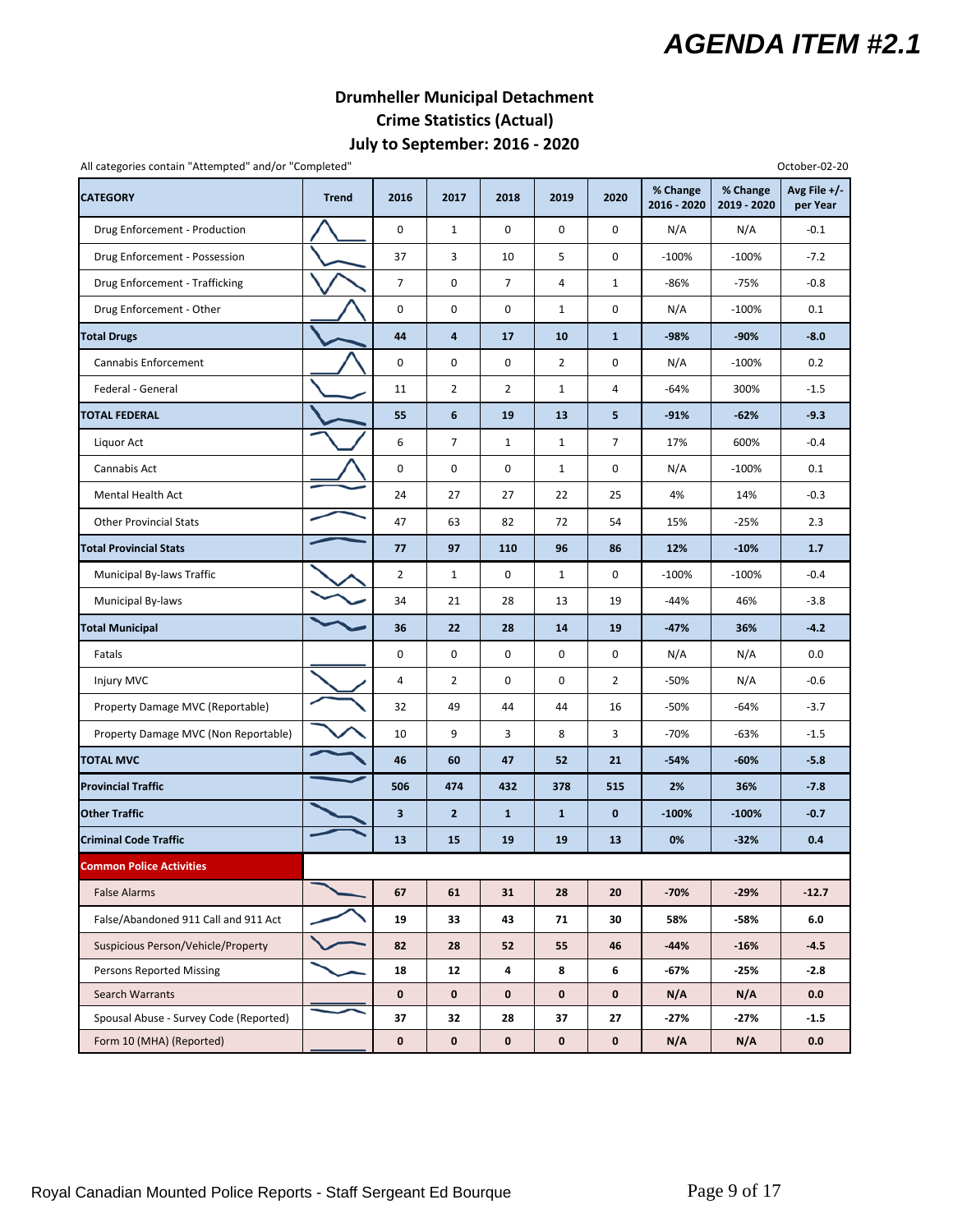### **Drumheller Municipal Detachment Clearance Rates 2020**

<span id="page-9-0"></span>All categories contain "Attempted" and/or "Completed"

| <b>CATEGORY</b>                       | <b>Trend</b> | Jan - Mar                | Apr - Jun                | Jul - Sep                | Oct - Dec                |
|---------------------------------------|--------------|--------------------------|--------------------------|--------------------------|--------------------------|
| Homicides & Offences Related to Death |              |                          | $\overline{a}$           | $\overline{\phantom{a}}$ |                          |
| Robbery                               |              | $\overline{\phantom{a}}$ | 0.0%                     | 0.0%                     |                          |
| <b>Sexual Assaults</b>                |              | $\overline{\phantom{a}}$ | 0.0%                     | 0.0%                     | $\overline{a}$           |
| <b>Other Sexual Offences</b>          |              | $\overline{\phantom{a}}$ | 0.0%                     | 0.0%                     |                          |
| Assault                               |              | $\overline{\phantom{a}}$ | 73.9%                    | 63.2%                    |                          |
| Kidnapping/Hostage/Abduction          |              | $\overline{\phantom{a}}$ | $\overline{\phantom{a}}$ | $\overline{\phantom{a}}$ |                          |
| Extortion                             |              | $\overline{\phantom{a}}$ | $\overline{a}$           | $\overline{\phantom{a}}$ | $\overline{\phantom{a}}$ |
| <b>Criminal Harassment</b>            |              | $\overline{\phantom{a}}$ | 100.0%                   | 0.0%                     |                          |
| <b>Uttering Threats</b>               |              | $\overline{\phantom{a}}$ | 25.0%                    | 23.1%                    |                          |
| <b>TOTAL PERSONS</b>                  |              | $\overline{\phantom{a}}$ | 61.3%                    | 34.1%                    |                          |
| Break & Enter                         |              | $\overline{\phantom{a}}$ | 26.7%                    | 15.0%                    | $\overline{\phantom{a}}$ |
| Theft of Motor Vehicle                |              | $\overline{\phantom{a}}$ | 100.0%                   | 0.0%                     |                          |
| Theft Over \$5,000                    |              | $\overline{\phantom{a}}$ | 0.0%                     | 0.0%                     |                          |
| Theft Under \$5,000                   |              | $\overline{\phantom{a}}$ | 41.7%                    | 20.0%                    |                          |
| Possn Stn Goods                       |              | $\overline{\phantom{a}}$ | 50.0%                    | 125.0%                   | $\overline{\phantom{a}}$ |
| Fraud                                 |              | $\overline{\phantom{a}}$ | 35.7%                    | 0.0%                     |                          |
| Arson                                 |              | $\overline{\phantom{a}}$ | $\overline{a}$           | $\overline{\phantom{a}}$ |                          |
| Mischief To Property                  |              | $\overline{\phantom{a}}$ | 39.1%                    | 33.3%                    |                          |
| <b>TOTAL PROPERTY</b>                 |              | $\overline{\phantom{a}}$ | 38.2%                    | 22.6%                    |                          |
| Offensive Weapons                     |              | $\overline{\phantom{a}}$ | $\overline{\phantom{a}}$ | 50.0%                    |                          |
| Disturbing the peace                  |              | $\overline{\phantom{a}}$ | 28.6%                    | 22.2%                    | $\overline{\phantom{a}}$ |
| Fail to Comply & Breaches             |              | $\overline{\phantom{a}}$ | 80.0%                    | 57.1%                    |                          |
| <b>OTHER CRIMINAL CODE</b>            |              | $\overline{\phantom{a}}$ | 42.9%                    | 33.3%                    |                          |
| <b>TOTAL OTHER CRIMINAL CODE</b>      |              | $\overline{\phantom{a}}$ | 48.4%                    | 37.5%                    | $\blacksquare$           |
| TOTAL CRIMINAL CODE                   |              |                          | 45.7%                    | 28.3%                    |                          |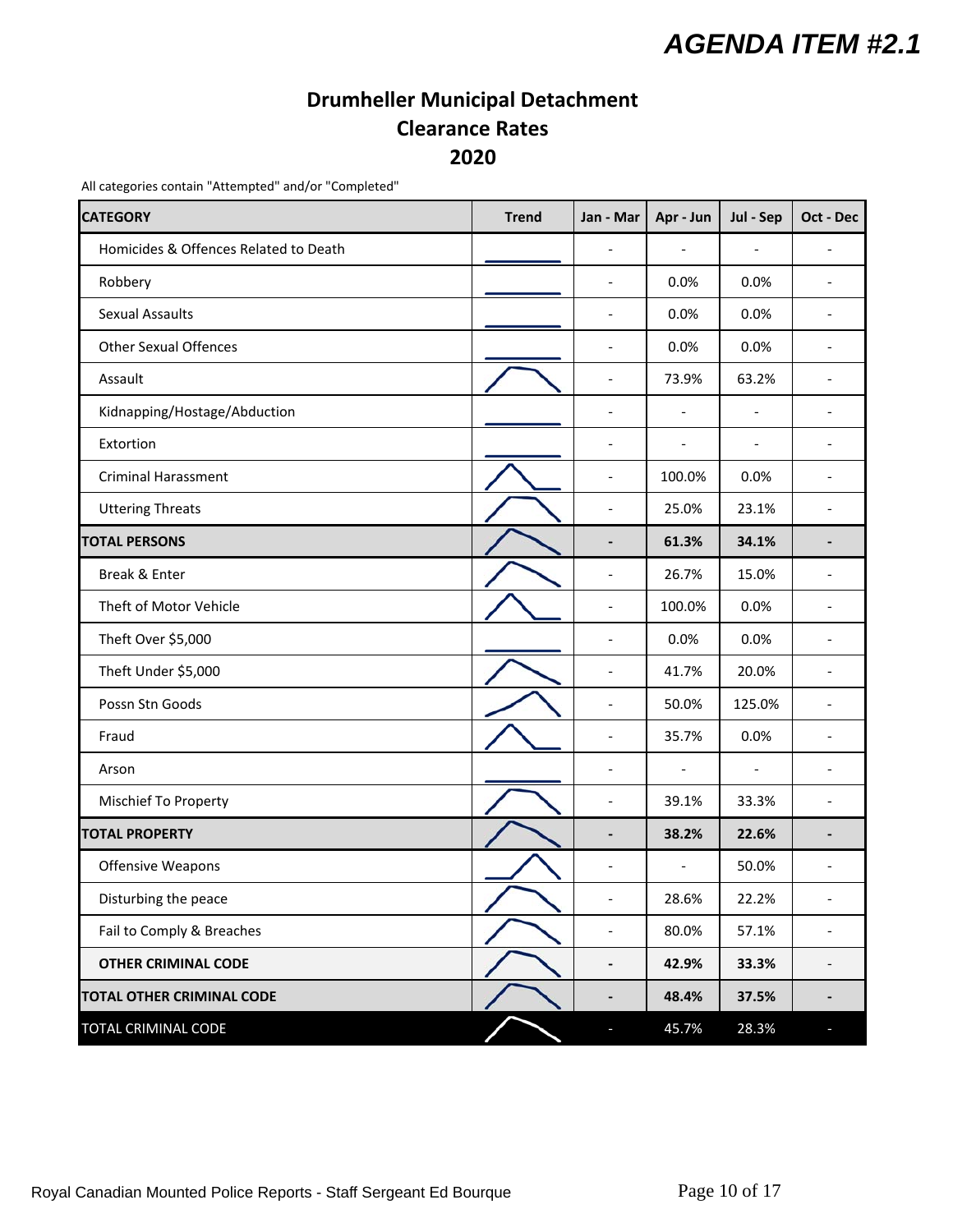### **Drumheller Municipal Detachment Actual Offence Counts (Line 1 Only) 2020**

All categories contain "Attempted" and/or "Completed"

| <b>CATEGORY</b>                       | <b>Trend</b> | Jan - Mar                    | Apr - Jun               | Jul - Sep        | Oct - Dec                |
|---------------------------------------|--------------|------------------------------|-------------------------|------------------|--------------------------|
| Homicides & Offences Related to Death |              | $\overline{a}$               | $\pmb{0}$               | 0                | $\overline{a}$           |
| Robbery                               |              | $\qquad \qquad \blacksquare$ | 1                       | 1                | $\overline{\phantom{a}}$ |
| <b>Sexual Assaults</b>                |              | $\overline{\phantom{0}}$     | 1                       | 3                | $\overline{\phantom{a}}$ |
| <b>Other Sexual Offences</b>          |              | $\overline{\phantom{a}}$     | 1                       | $\overline{2}$   |                          |
| Assault                               |              | $\qquad \qquad \blacksquare$ | 23                      | 19               |                          |
| Kidnapping/Hostage/Abduction          |              | $\overline{\phantom{a}}$     | 0                       | $\mathbf 0$      | $\overline{a}$           |
| Extortion                             |              | $\overline{a}$               | 0                       | $\mathbf 0$      | $\overline{a}$           |
| <b>Criminal Harassment</b>            |              | $\overline{a}$               | 1                       | $\boldsymbol{6}$ | $\overline{a}$           |
| <b>Uttering Threats</b>               |              | $\overline{a}$               | 4                       | 13               |                          |
| <b>TOTAL PERSONS</b>                  |              |                              | 31                      | 44               |                          |
| Break & Enter                         |              | $\overline{a}$               | 15                      | 20               | $\overline{\phantom{a}}$ |
| Theft of Motor Vehicle                |              | $\overline{\phantom{a}}$     | 3                       | $\overline{4}$   | $\overline{a}$           |
| Theft Over \$5,000                    |              | $\overline{\phantom{a}}$     | 3                       | 1                |                          |
| Theft Under \$5,000                   |              | $\overline{\phantom{a}}$     | 12                      | 25               |                          |
| Possn Stn Goods                       |              | $\overline{\phantom{a}}$     | 6                       | 4                |                          |
| Fraud                                 |              | $\overline{\phantom{0}}$     | 14                      | 12               |                          |
| Arson                                 |              |                              | 0                       | $\mathbf 0$      |                          |
| Mischief To Property                  |              | $\overline{\phantom{a}}$     | 23                      | 18               |                          |
| <b>TOTAL PROPERTY</b>                 |              |                              | 76                      | 84               |                          |
| Offensive Weapons                     |              | $\overline{a}$               | 0                       | $\overline{2}$   |                          |
| Disturbing the peace                  |              | $\overline{\phantom{a}}$     | 14                      | 9                | $\overline{\phantom{a}}$ |
| Fail to Comply & Breaches             |              | $\overline{\phantom{a}}$     | $10\,$                  | $\overline{7}$   | $\overline{\phantom{0}}$ |
| <b>OTHER CRIMINAL CODE</b>            |              | $\qquad \qquad \blacksquare$ | $\overline{\mathbf{z}}$ | $\boldsymbol{6}$ | $\overline{\phantom{a}}$ |
| <b>TOTAL OTHER CRIMINAL CODE</b>      |              | $\overline{\phantom{0}}$     | 31                      | 24               | $\overline{\phantom{a}}$ |
| <b>TOTAL CRIMINAL CODE</b>            |              | Ξ                            | 138                     | 152              | J,                       |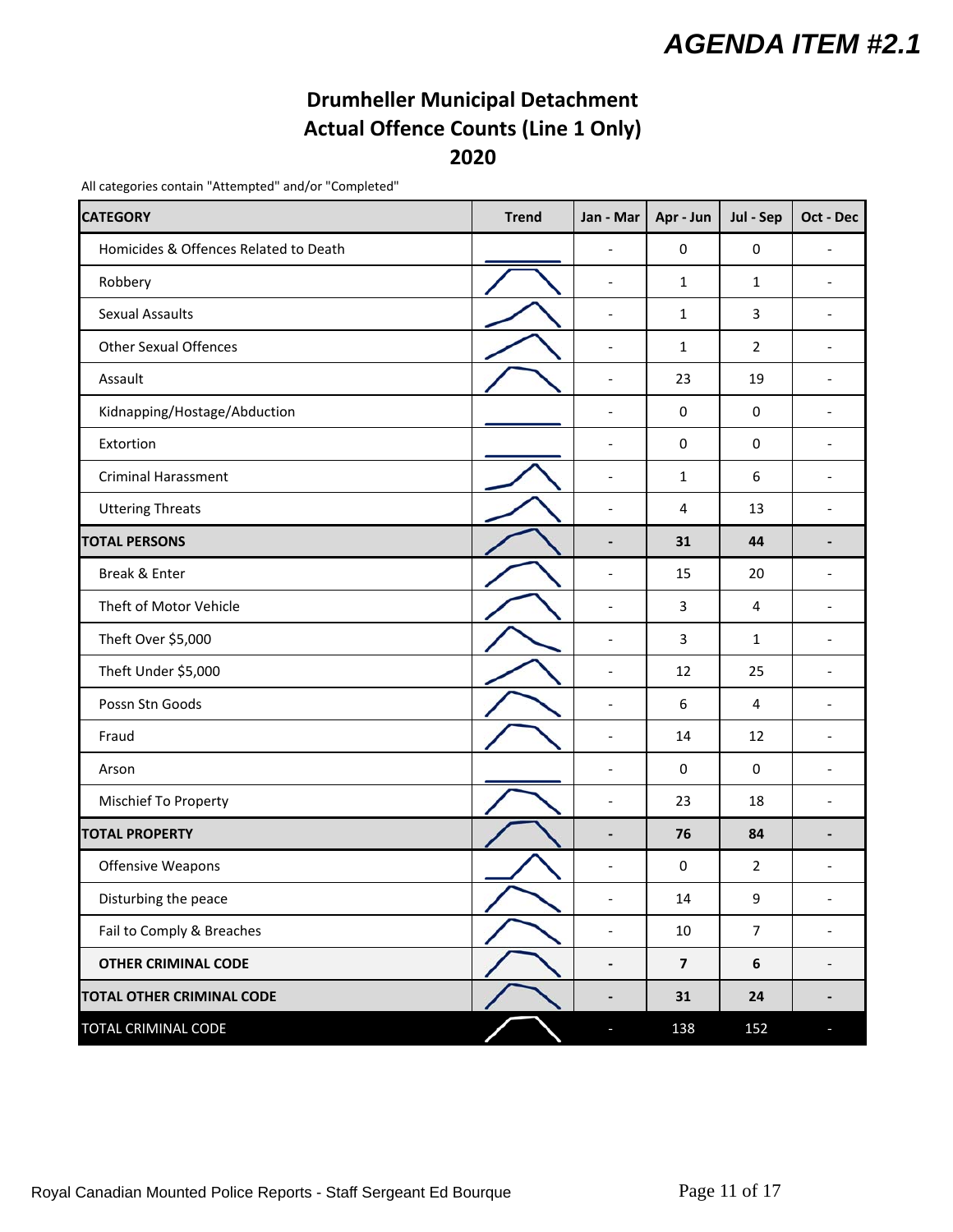### **Drumheller Penitentiary ‐ Drumheller Detachment**

## **Crime Statistics (Actual)**

#### **January ‐ March: 2017 ‐ 2020**

<span id="page-11-0"></span>All categories contain "Attempted" and/or "Completed" April 3, 2020

| <b>CATEGORY</b>                       | <b>Trend</b> | 2017           | 2018                    | 2019         | 2020           | % Change<br>2017 - 2020 | % Change<br>2019 - 2020 | Avg File $+/-$<br>per Year |
|---------------------------------------|--------------|----------------|-------------------------|--------------|----------------|-------------------------|-------------------------|----------------------------|
| Homicides & Offences Related to Death |              | $\mathbf 0$    | 0                       | 0            | 0              | N/A                     | N/A                     | 0.0                        |
| Robbery                               |              | $\mathbf 0$    | 0                       | $\mathbf 0$  | 0              | N/A                     | N/A                     | 0.0                        |
| <b>Sexual Assaults</b>                |              | $\pmb{0}$      | 0                       | $\pmb{0}$    | 0              | N/A                     | N/A                     | 0.0                        |
| <b>Other Sexual Offences</b>          |              | $\pmb{0}$      | 0                       | 0            | 0              | N/A                     | N/A                     | 0.0                        |
| Assault                               |              | 8              | 4                       | 11           | $\overline{2}$ | $-75%$                  | $-82%$                  | $-1.1$                     |
| Kidnapping/Hostage/Abduction          |              | $\pmb{0}$      | 0                       | 0            | 0              | N/A                     | N/A                     | 0.0                        |
| Extortion                             |              | $\mathbf 0$    | 0                       | 0            | 0              | N/A                     | N/A                     | 0.0                        |
| <b>Criminal Harassment</b>            |              | $\mathbf 0$    | 0                       | 0            | 0              | N/A                     | N/A                     | 0.0                        |
| <b>Uttering Threats</b>               |              | $\overline{2}$ | 3                       | 0            | 0              | $-100%$                 | N/A                     | $-0.9$                     |
| <b>TOTAL PERSONS</b>                  |              | 10             | $\overline{\mathbf{z}}$ | 11           | $\mathbf{2}$   | $-80%$                  | $-82%$                  | $-2.0$                     |
| Break & Enter                         |              | $\mathsf 0$    | 0                       | 0            | 0              | N/A                     | N/A                     | 0.0                        |
| Theft of Motor Vehicle                |              | 0              | 0                       | 0            | 0              | N/A                     | N/A                     | 0.0                        |
| Theft Over \$5,000                    |              | $\mathbf 0$    | 0                       | 0            | 0              | N/A                     | N/A                     | 0.0                        |
| Theft Under \$5,000                   |              | $\pmb{0}$      | 0                       | 0            | 0              | N/A                     | N/A                     | 0.0                        |
| Possn Stn Goods                       |              | $\mathbf 0$    | 0                       | 0            | 0              | N/A                     | N/A                     | 0.0                        |
| Fraud                                 |              | $\mathbf 0$    | 0                       | 0            | 0              | N/A                     | N/A                     | 0.0                        |
| Arson                                 |              | 0              | 0                       | 0            | 0              | N/A                     | N/A                     | 0.0                        |
| Mischief To Property                  |              | 3              | 0                       | 0            | 0              | $-100%$                 | N/A                     | $-0.9$                     |
| <b>TOTAL PROPERTY</b>                 |              | 3              | $\pmb{0}$               | $\mathbf{0}$ | $\mathbf 0$    | $-100%$                 | N/A                     | $-0.9$                     |
| <b>Offensive Weapons</b>              |              | $\mathbf{1}$   | $\mathbf{1}$            | 0            | 0              | $-100%$                 | N/A                     | $-0.4$                     |
| Disturbing the peace                  |              | $\mathsf 0$    | 0                       | 0            | 0              | N/A                     | N/A                     | 0.0                        |
| Fail to Comply & Breaches             |              | $\pmb{0}$      | 0                       | 0            | 0              | N/A                     | N/A                     | 0.0                        |
| <b>OTHER CRIMINAL CODE</b>            |              | $\mathsf 0$    | 0                       | 0            | 0              | N/A                     | N/A                     | 0.0                        |
| TOTAL OTHER CRIMINAL CODE             |              | $\mathbf{1}$   | $\mathbf{1}$            | $\pmb{0}$    | $\pmb{0}$      | $-100%$                 | N/A                     | $-0.4$                     |
| TOTAL CRIMINAL CODE                   |              | 14             | 8                       | 11           | $\overline{2}$ | $-86%$                  | $-82%$                  | $-3.3$                     |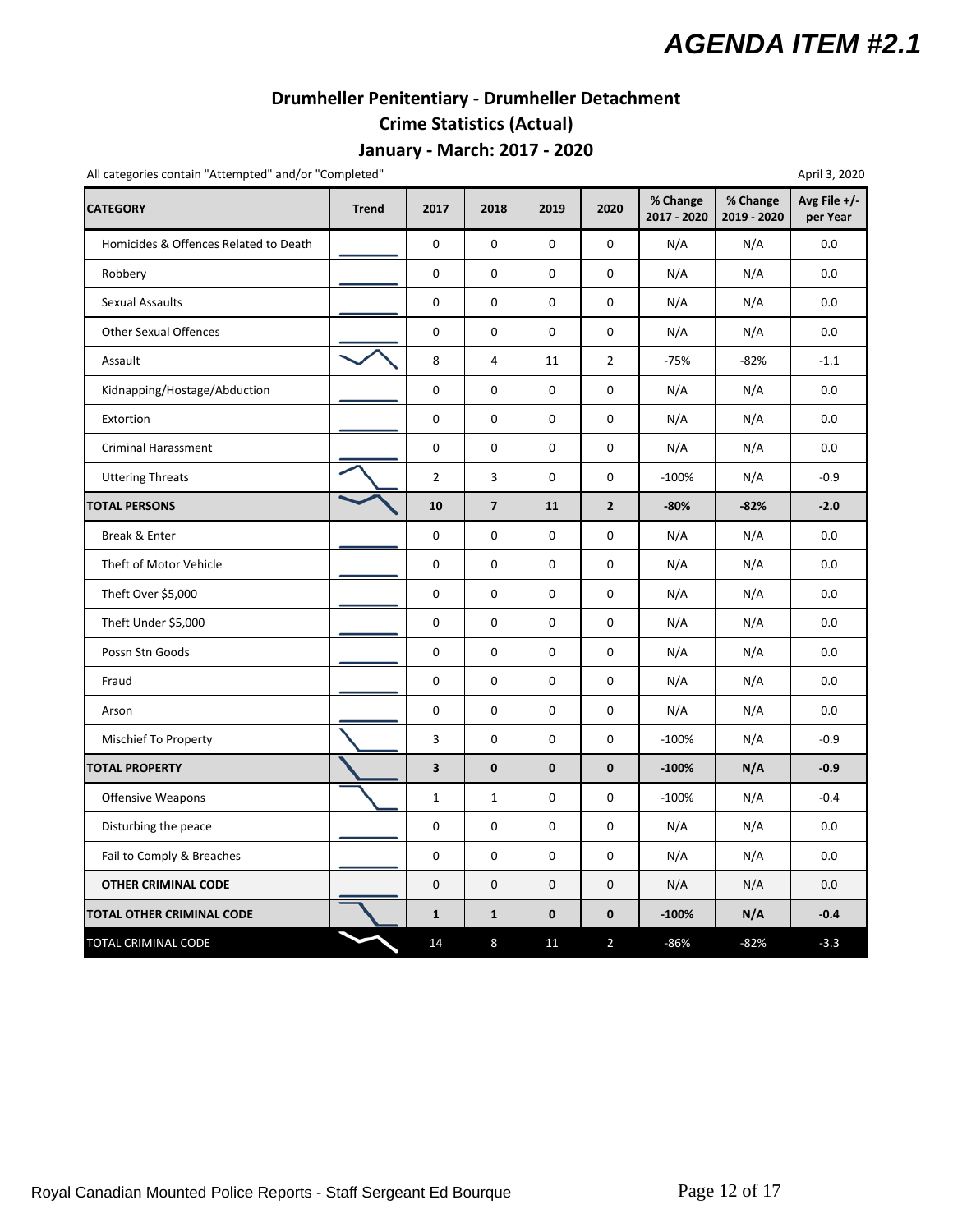### **Drumheller Penitentiary ‐ Drumheller Detachment**

### **Crime Statistics (Actual)**

#### **January ‐ March: 2017 ‐ 2020**

All categories contain "Attempted" and/or "Completed" April 3, 2020

| All categories contain Attempted and/or Completed |              |              |                |              |             |                         |                         | Aprii 3, 2020            |
|---------------------------------------------------|--------------|--------------|----------------|--------------|-------------|-------------------------|-------------------------|--------------------------|
| <b>CATEGORY</b>                                   | <b>Trend</b> | 2017         | 2018           | 2019         | 2020        | % Change<br>2017 - 2020 | % Change<br>2019 - 2020 | Avg File +/-<br>per Year |
| Drug Enforcement - Production                     |              | 0            | 0              | 0            | 0           | N/A                     | N/A                     | 0.0                      |
| Drug Enforcement - Possession                     |              | 3            | $\overline{2}$ | $\mathbf{1}$ | 0           | $-100%$                 | $-100%$                 | $-1.0$                   |
| Drug Enforcement - Trafficking                    |              | $\mathbf{1}$ | $\mathbf{1}$   | 0            | 0           | $-100%$                 | N/A                     | $-0.4$                   |
| Drug Enforcement - Other                          |              | 0            | 0              | $\mathsf 0$  | 0           | N/A                     | N/A                     | $0.0\,$                  |
| <b>Total Drugs</b>                                |              | 4            | 3              | $\mathbf{1}$ | $\mathbf 0$ | $-100%$                 | $-100%$                 | $-1.4$                   |
| Cannabis Enforcement                              |              | 0            | 0              | $\mathbf{1}$ | 0           | N/A                     | $-100%$                 | 0.1                      |
| Federal - General                                 |              | 0            | 0              | $\mathbf{1}$ | 0           | N/A                     | $-100%$                 | 0.1                      |
| TOTAL FEDERAL                                     |              | 4            | 3              | 3            | $\pmb{0}$   | $-100%$                 | $-100%$                 | $-1.2$                   |
| Liquor Act                                        |              | N/A          | N/A            | 0            | 0           | N/A                     | N/A                     | 0.0                      |
| Cannabis Act                                      |              | N/A          | N/A            | $\mathsf 0$  | 0           | N/A                     | N/A                     | 0.0                      |
| <b>Mental Health Act</b>                          |              | N/A          | N/A            | 0            | 0           | N/A                     | N/A                     | $-0.3$                   |
| <b>Other Provincial Stats</b>                     |              | N/A          | N/A            | $\pmb{0}$    | 0           | N/A                     | N/A                     | $-0.2$                   |
| <b>Total Provincial Stats</b>                     |              | N/A          | N/A            | $\bf{0}$     | $\mathbf 0$ | N/A                     | N/A                     | $-0.5$                   |
| Municipal By-laws Traffic                         |              | N/A          | N/A            | $\mathsf 0$  | 0           | N/A                     | N/A                     | $0.0\,$                  |
| Municipal By-laws                                 |              | N/A          | N/A            | $\mathsf 0$  | 0           | N/A                     | N/A                     | 0.0                      |
| <b>Total Municipal</b>                            |              | N/A          | N/A            | $\bf{0}$     | 0           | N/A                     | N/A                     | 0.0                      |
| Fatals                                            |              | 0            | 0              | 0            | 0           | N/A                     | N/A                     | 0.0                      |
| Injury MVC                                        |              | 0            | 0              | 0            | 0           | N/A                     | N/A                     | 0.0                      |
| Property Damage MVC (Reportable)                  |              | N/A          | N/A            | $\mathbf{1}$ | 0           | N/A                     | $-100%$                 | 0.1                      |
| Property Damage MVC (Non Reportable)              |              | N/A          | N/A            | 0            | 0           | N/A                     | N/A                     | 0.0                      |
| <b>TOTAL MVC</b>                                  |              | N/A          | N/A            | $\mathbf{1}$ | $\pmb{0}$   | N/A                     | $-100%$                 | 0.1                      |
| <b>Provincial Traffic</b>                         |              | N/A          | N/A            | $\mathbf{1}$ | 0           | N/A                     | $-100%$                 | 0.1                      |
| <b>Other Traffic</b>                              |              | N/A          | N/A            | 0            | 0           | N/A                     | N/A                     | 0.0                      |
| <b>Criminal Code Traffic</b>                      |              | 0            | 0              | 0            | 0           | N/A                     | N/A                     | 0.0                      |
| <b>Common Police Activities</b>                   |              |              |                |              |             |                         |                         |                          |
| <b>False Alarms</b>                               |              | N/A          | N/A            | $\bf{0}$     | 0           | N/A                     | N/A                     | 0.0                      |
| False/Abandoned 911 Call and 911 Act              |              | N/A          | N/A            | $\pmb{0}$    | 0           | N/A                     | N/A                     | 0.0                      |
| Suspicious Person/Vehicle/Property                |              | N/A          | N/A            | 0            | 0           | N/A                     | N/A                     | 0.0                      |
| <b>Persons Reported Missing</b>                   |              | N/A          | N/A            | $\pmb{0}$    | 0           | N/A                     | N/A                     | $-0.1$                   |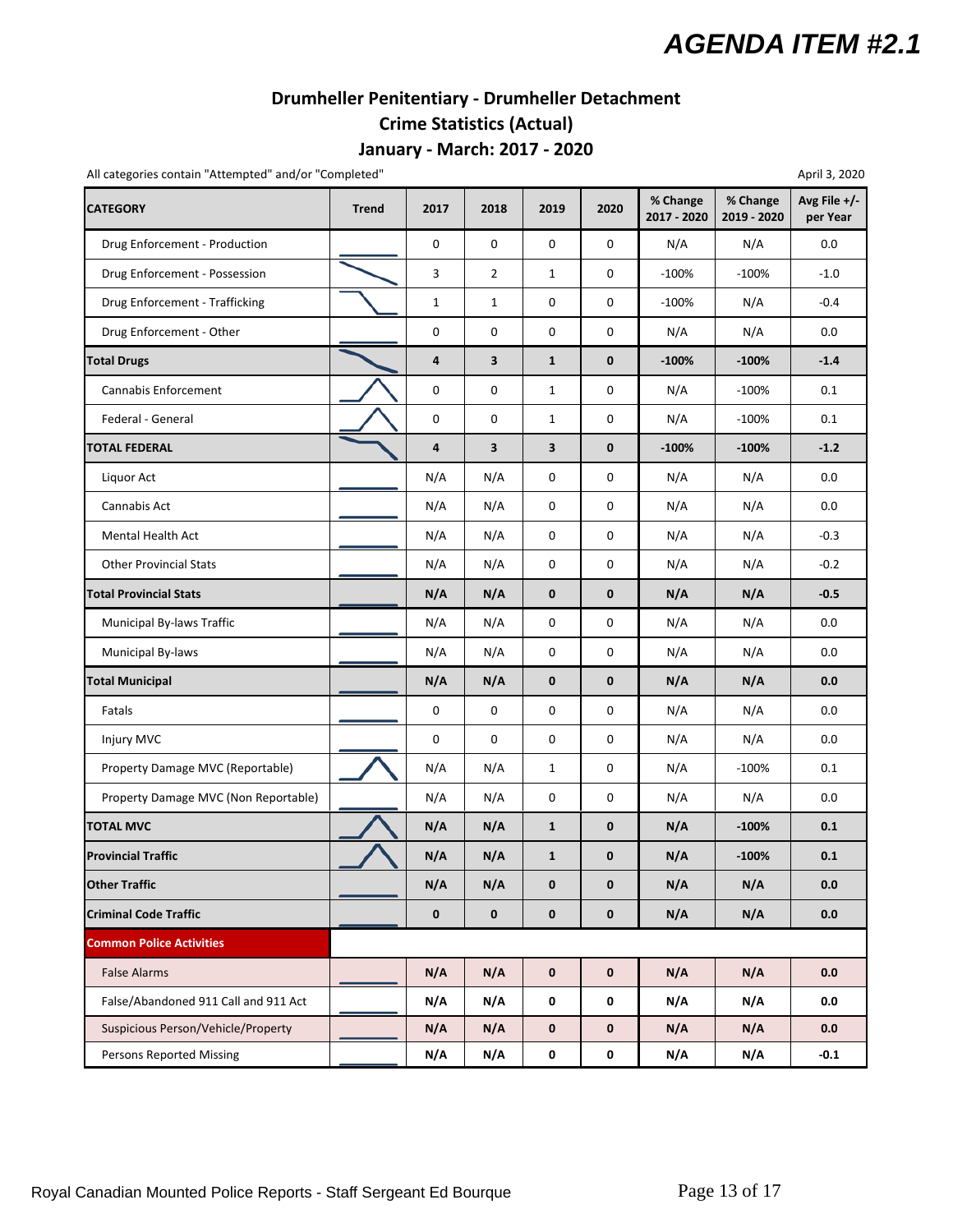#### **Drumheller Penitentiary ‐ Drumheller Detachment Crime Statistics (Actual)**

#### **April to June: 2017 ‐ 2020**

All categories contain "Attempted" and/or "Completed" September 29, 2020

**CATEGORY Trend 2017 2018 2019 2020 % Change 2017 ‐ 2020 % Change 2019 ‐ 2020 Avg File +/‐ per Year** Homicides & Offences Related to Death | 0 | 0 | 0 | 0 | N/A | N/A | 0.0 Robbery 0 0 0 0 N/A N/A 0.0 Sexual Assaults 0 0 0 0 N/A N/A 0.0 Other Sexual Offences **0 0 0 0 0 0 0 N/A** N/A 0.0 Assault 5 5 12 3 ‐40% ‐75% 0.1 Kidnapping/Hostage/Abduction | | 0 | 0 | 0 | 0 | N/A | N/A | 0.0 Extortion 0 0 0 0 N/A N/A 0.0 Criminal Harassment 0 0 0 0 N/A N/A 0.0 Uttering Threats 1 1 1 1 0 0 10 -100% N/A 1 -0.4 **TOTAL PERSONS 6 6 12 3 ‐50% ‐75% ‐0.3** Break & Enter 0 0 0 0 N/A N/A 0.0 Theft of Motor Vehicle **1.0 0 0 0 0 0 0 N/A** N/A 0.0 Theft Over \$5,000 | | | 0 | 0 | 0 | 0 | N/A | N/A | 0.0 Theft Under \$5,000 0 0 1 0 N/A ‐100% 0.1 Possn Stn Goods 0 0 0 0 N/A N/A 0.0 Fraud 0 0 0 0 N/A N/A 0.0 Arson 0 0 0 0 N/A N/A 0.0 Mischief To Property 0 0 1 0 N/A ‐100% 0.1 TOTAL PROPERTY **2 2 0 N/A 1 -100%** 0.2 Offensive Weapons 0 0 0 0 N/A N/A 0.0 Disturbing the peace 0 0 0 0 N/A N/A 0.0 Fail to Comply & Breaches **1** 0 0 0 0 0 N/A N/A 0.0  **OTHER CRIMINAL CODE** 0 0 0 0 N/A N/A 0.0 **TOTAL OTHER CRIMINAL CODE 0 0 0 0 N/A N/A 0.0** TOTAL CRIMINAL CODE 6 6 6 14 3 – 50% – 79% – 0.1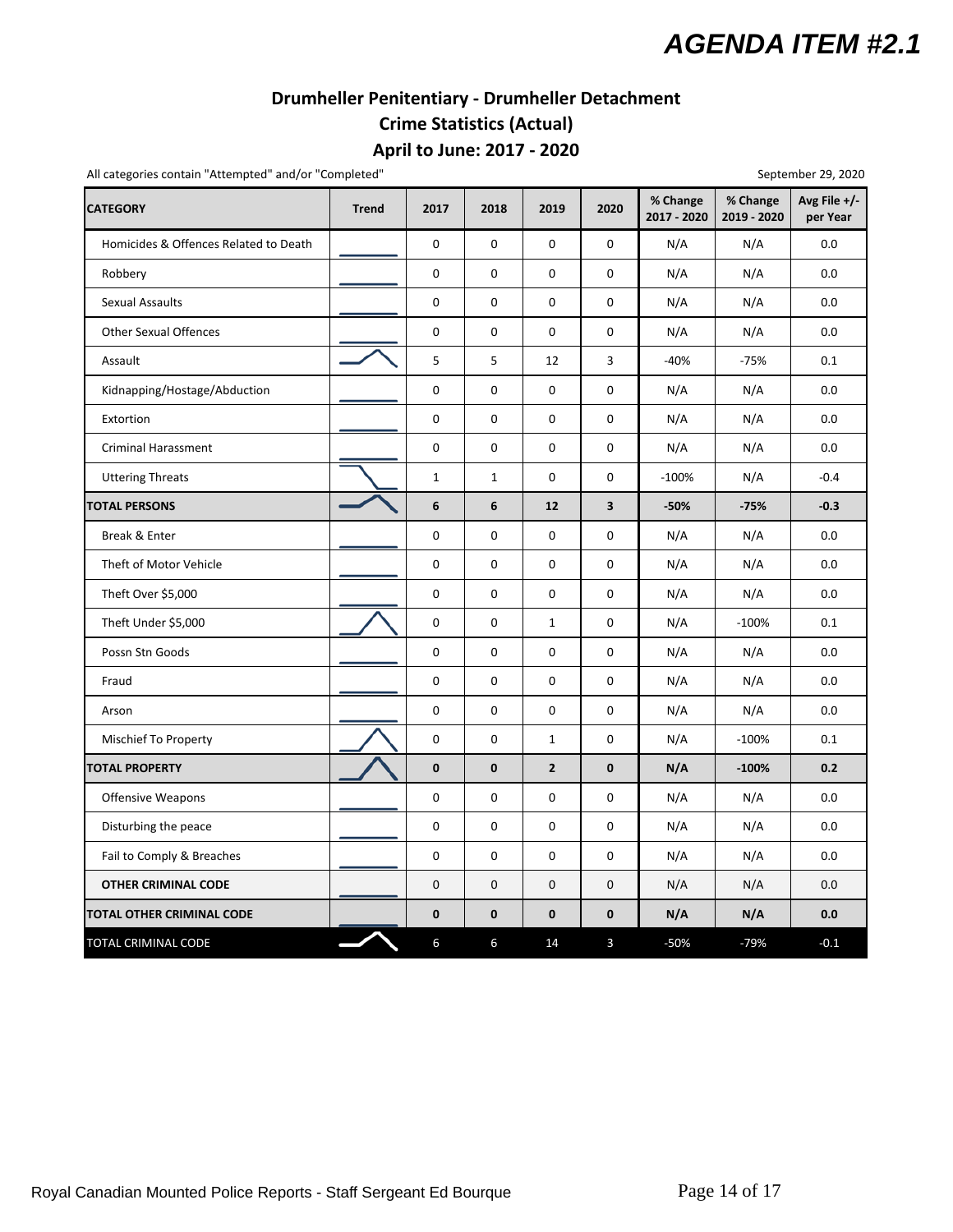### **Drumheller Penitentiary ‐ Drumheller Detachment Crime Statistics (Actual)**

#### **April to June: 2017 ‐ 2020**

All categories contain "Attempted" and/or "Completed" September 29, 2020

| <b>CATEGORY</b>                      | <b>Trend</b> | 2017         | 2018         | 2019           | 2020           | % Change<br>2017 - 2020 | % Change<br>2019 - 2020 | Avg File +/-<br>per Year |
|--------------------------------------|--------------|--------------|--------------|----------------|----------------|-------------------------|-------------------------|--------------------------|
| Drug Enforcement - Production        |              | $\mathbf 0$  | $\mathbf 0$  | $\mathbf 0$    | 0              | N/A                     | N/A                     | 0.0                      |
| Drug Enforcement - Possession        |              | 11           | 11           | 0              | $\mathbf{1}$   | $-91%$                  | N/A                     | $-4.1$                   |
| Drug Enforcement - Trafficking       |              | $\mathbf{1}$ | $\mathbf{1}$ | 0              | $\mathbf{1}$   | 0%                      | N/A                     | $-0.1$                   |
| Drug Enforcement - Other             |              | $\mathbf 0$  | $\mathsf 0$  | 0              | 0              | N/A                     | N/A                     | 0.0                      |
| <b>Total Drugs</b>                   |              | 12           | 12           | $\pmb{0}$      | $\overline{2}$ | $-83%$                  | N/A                     | $-4.2$                   |
| Cannabis Enforcement                 |              | $\mathbf 0$  | $\mathsf 0$  | $\mathsf 0$    | $\pmb{0}$      | N/A                     | N/A                     | $0.0\,$                  |
| Federal - General                    |              | $\mathsf{3}$ | 3            | 5              | $\pmb{0}$      | $-100%$                 | $-100%$                 | $-0.7$                   |
| TOTAL FEDERAL                        |              | 15           | 15           | 5              | $\mathbf{2}$   | $-87%$                  | $-60%$                  | $-4.9$                   |
| Liquor Act                           |              | N/A          | N/A          | 0              | 0              | N/A                     | N/A                     | 0.0                      |
| Cannabis Act                         |              | N/A          | N/A          | 0              | 0              | N/A                     | N/A                     | 0.0                      |
| <b>Mental Health Act</b>             |              | N/A          | N/A          | 0              | 0              | N/A                     | N/A                     | 0.0                      |
| <b>Other Provincial Stats</b>        |              | N/A          | N/A          | 0              | 0              | N/A                     | N/A                     | 0.0                      |
| <b>Total Provincial Stats</b>        |              | N/A          | N/A          | $\pmb{0}$      | 0              | N/A                     | N/A                     | 0.0                      |
| Municipal By-laws Traffic            |              | N/A          | N/A          | 0              | $\pmb{0}$      | N/A                     | N/A                     | $0.0\,$                  |
| Municipal By-laws                    |              | N/A          | N/A          | $\mathsf 0$    | $\pmb{0}$      | N/A                     | N/A                     | $0.0\,$                  |
| <b>Total Municipal</b>               |              | N/A          | N/A          | $\pmb{0}$      | $\pmb{0}$      | N/A                     | N/A                     | $0.0\,$                  |
| Fatals                               |              | $\pmb{0}$    | $\mathsf 0$  | $\mathsf 0$    | 0              | N/A                     | N/A                     | 0.0                      |
| Injury MVC                           |              | $\mathbf 0$  | $\mathbf 0$  | 0              | 0              | N/A                     | N/A                     | 0.0                      |
| Property Damage MVC (Reportable)     |              | N/A          | N/A          | 0              | 0              | N/A                     | N/A                     | 0.0                      |
| Property Damage MVC (Non Reportable) |              | N/A          | N/A          | 0              | 0              | N/A                     | N/A                     | 0.0                      |
| <b>TOTAL MVC</b>                     |              | N/A          | N/A          | $\pmb{0}$      | 0              | N/A                     | N/A                     | 0.0                      |
| <b>Provincial Traffic</b>            |              | N/A          | N/A          | $\overline{2}$ | 0              | N/A                     | $-100%$                 | $-0.2$                   |
| <b>Other Traffic</b>                 |              | N/A          | N/A          | $\bf{0}$       | 0              | N/A                     | N/A                     | 0.0                      |
| <b>Criminal Code Traffic</b>         |              | $\mathbf 0$  | $\pmb{0}$    | 0              | $\pmb{0}$      | N/A                     | N/A                     | 0.0                      |
| <b>Common Police Activities</b>      |              |              |              |                |                |                         |                         |                          |
| <b>False Alarms</b>                  |              | N/A          | N/A          | $\mathbf 0$    | $\mathbf 0$    | N/A                     | N/A                     | 0.0                      |
| False/Abandoned 911 Call and 911 Act |              | N/A          | N/A          | $\mathbf 0$    | 0              | N/A                     | N/A                     | 0.0                      |
| Suspicious Person/Vehicle/Property   |              | N/A          | N/A          | $\mathbf{1}$   | 0              | N/A                     | $-100%$                 | 0.1                      |
| <b>Persons Reported Missing</b>      |              | N/A          | N/A          | $\pmb{0}$      | 0              | N/A                     | N/A                     | 0.0                      |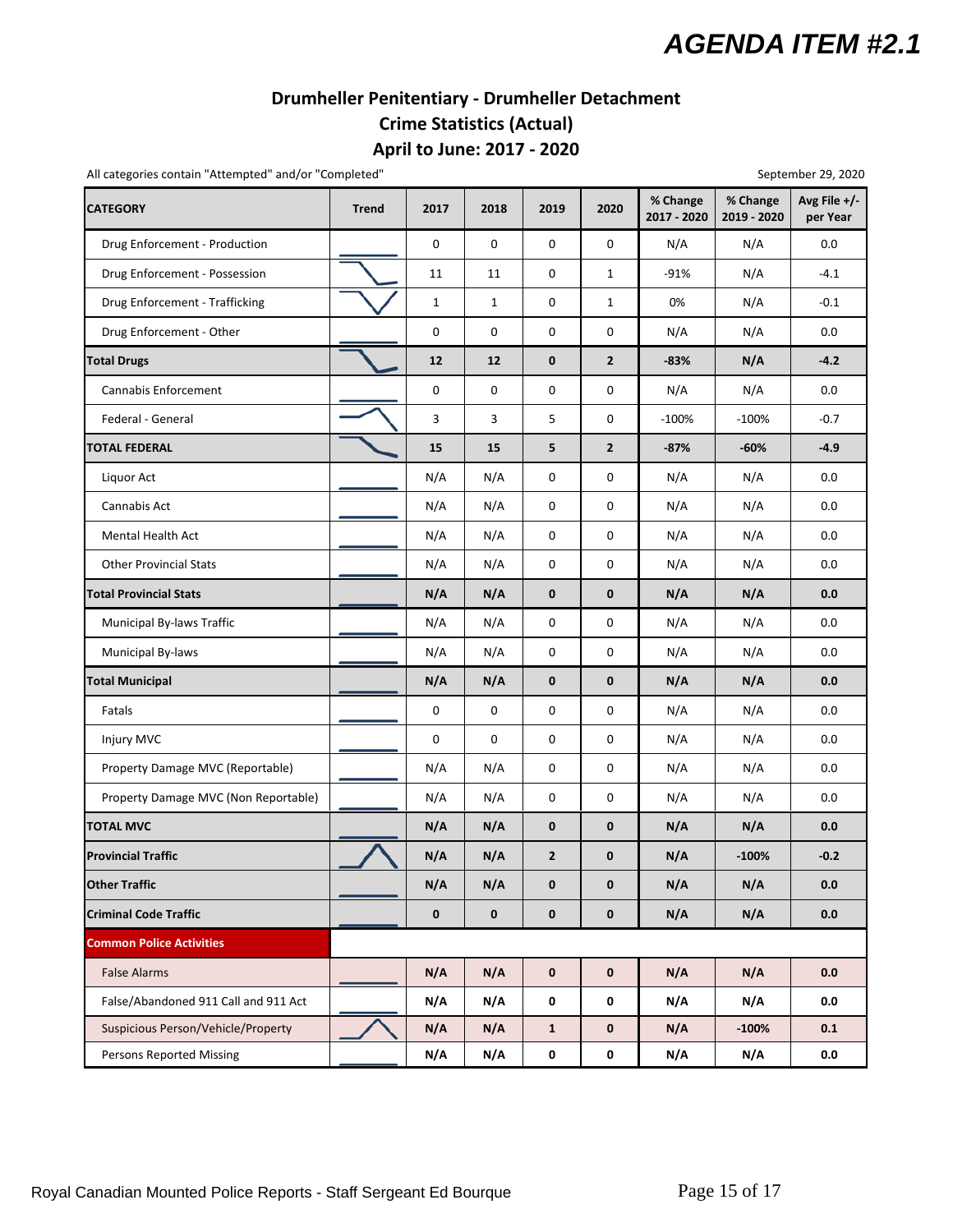## **Drumheller Penitentiary ‐ Drumheller Detachment**

### **Crime Statistics (Actual)**

### **July to September: 2017 ‐ 2020**

All categories contain "Attempted" and/or "Completed" **Completed and Completed** Contain the Completed of Completed Completed Completed Completed Completed Completed Completed Completed Completed Completed Completed Complet

| <b>CATEGORY</b>                       | <b>Trend</b> | 2017             | 2018           | 2019                    | 2020         | % Change<br>2017 - 2020 | % Change<br>2019 - 2020 | Avg File +/-<br>per Year |
|---------------------------------------|--------------|------------------|----------------|-------------------------|--------------|-------------------------|-------------------------|--------------------------|
| Homicides & Offences Related to Death |              | $\mathbf 0$      | $\mathbf 0$    | $\mathbf{1}$            | 0            | N/A                     | $-100%$                 | 0.1                      |
| Robbery                               |              | $\mathbf{0}$     | 0              | $\mathbf 0$             | 0            | N/A                     | N/A                     | 0.0                      |
| <b>Sexual Assaults</b>                |              | $\mathbf 0$      | $\mathbf 0$    | $\mathbf{1}$            | 0            | N/A                     | $-100%$                 | 0.1                      |
| <b>Other Sexual Offences</b>          |              | $\pmb{0}$        | 0              | 0                       | 0            | N/A                     | N/A                     | 0.0                      |
| Assault                               |              | 3                | $\overline{7}$ | 5                       | $\mathbf{1}$ | $-67%$                  | $-80%$                  | $-0.8$                   |
| Kidnapping/Hostage/Abduction          |              | $\mathbf 0$      | 0              | $\mathbf 0$             | 0            | N/A                     | N/A                     | 0.0                      |
| Extortion                             |              | $\mathbf 0$      | $\pmb{0}$      | $\mathbf 0$             | 0            | N/A                     | N/A                     | 0.0                      |
| <b>Criminal Harassment</b>            |              | $\mathbf 0$      | 0              | 0                       | 0            | N/A                     | N/A                     | $0.0\,$                  |
| <b>Uttering Threats</b>               |              | $\boldsymbol{0}$ | $\mathbf{1}$   | 0                       | 0            | N/A                     | N/A                     | $-0.1$                   |
| <b>TOTAL PERSONS</b>                  |              | 3                | 8              | $\overline{\mathbf{z}}$ | $\mathbf{1}$ | $-67%$                  | $-86%$                  | $-0.7$                   |
| Break & Enter                         |              | $\pmb{0}$        | 0              | $\mathbf 0$             | 0            | N/A                     | N/A                     | 0.0                      |
| Theft of Motor Vehicle                |              | $\mathbf{0}$     | $\mathbf 0$    | $\mathbf 0$             | 0            | N/A                     | N/A                     | 0.0                      |
| Theft Over \$5,000                    |              | $\pmb{0}$        | 0              | $\pmb{0}$               | $\mathbf 0$  | N/A                     | N/A                     | 0.0                      |
| Theft Under \$5,000                   |              | $\pmb{0}$        | 0              | $\pmb{0}$               | $\mathbf 0$  | N/A                     | N/A                     | 0.0                      |
| Possn Stn Goods                       |              | $\pmb{0}$        | 0              | 0                       | 0            | N/A                     | N/A                     | 0.0                      |
| Fraud                                 |              | $\mathbf 0$      | $\mathbf 0$    | $\mathbf 0$             | 0            | N/A                     | N/A                     | 0.0                      |
| Arson                                 |              | $\pmb{0}$        | 0              | $\pmb{0}$               | 0            | N/A                     | N/A                     | 0.0                      |
| Mischief To Property                  |              | $\mathbf 0$      | $\mathbf{1}$   | 0                       | 0            | N/A                     | N/A                     | $-0.1$                   |
| <b>TOTAL PROPERTY</b>                 |              | $\pmb{0}$        | $\mathbf{1}$   | $\pmb{0}$               | $\pmb{0}$    | N/A                     | N/A                     | $-0.1$                   |
| Offensive Weapons                     |              | $\mathbf{1}$     | $\mathbf{1}$   | $\pmb{0}$               | 0            | $-100%$                 | N/A                     | $-0.4$                   |
| Disturbing the peace                  |              | $\mathbf 0$      | $\mathbf 0$    | $\mathbf 0$             | 0            | N/A                     | N/A                     | 0.0                      |
| Fail to Comply & Breaches             |              | $\pmb{0}$        | 0              | $\pmb{0}$               | $\mathbf 0$  | N/A                     | N/A                     | 0.0                      |
| <b>OTHER CRIMINAL CODE</b>            |              | $\mathbf 0$      | $\mathbf 0$    | $\mathbf{1}$            | 0            | N/A                     | $-100%$                 | 0.1                      |
| TOTAL OTHER CRIMINAL CODE             |              | $\mathbf{1}$     | $\mathbf{1}$   | $\mathbf{1}$            | 0            | $-100%$                 | $-100%$                 | $-0.3$                   |
| TOTAL CRIMINAL CODE                   |              | 4                | 10             | 8                       | $\mathbf{1}$ | $-75%$                  | $-88%$                  | $-1.1$                   |